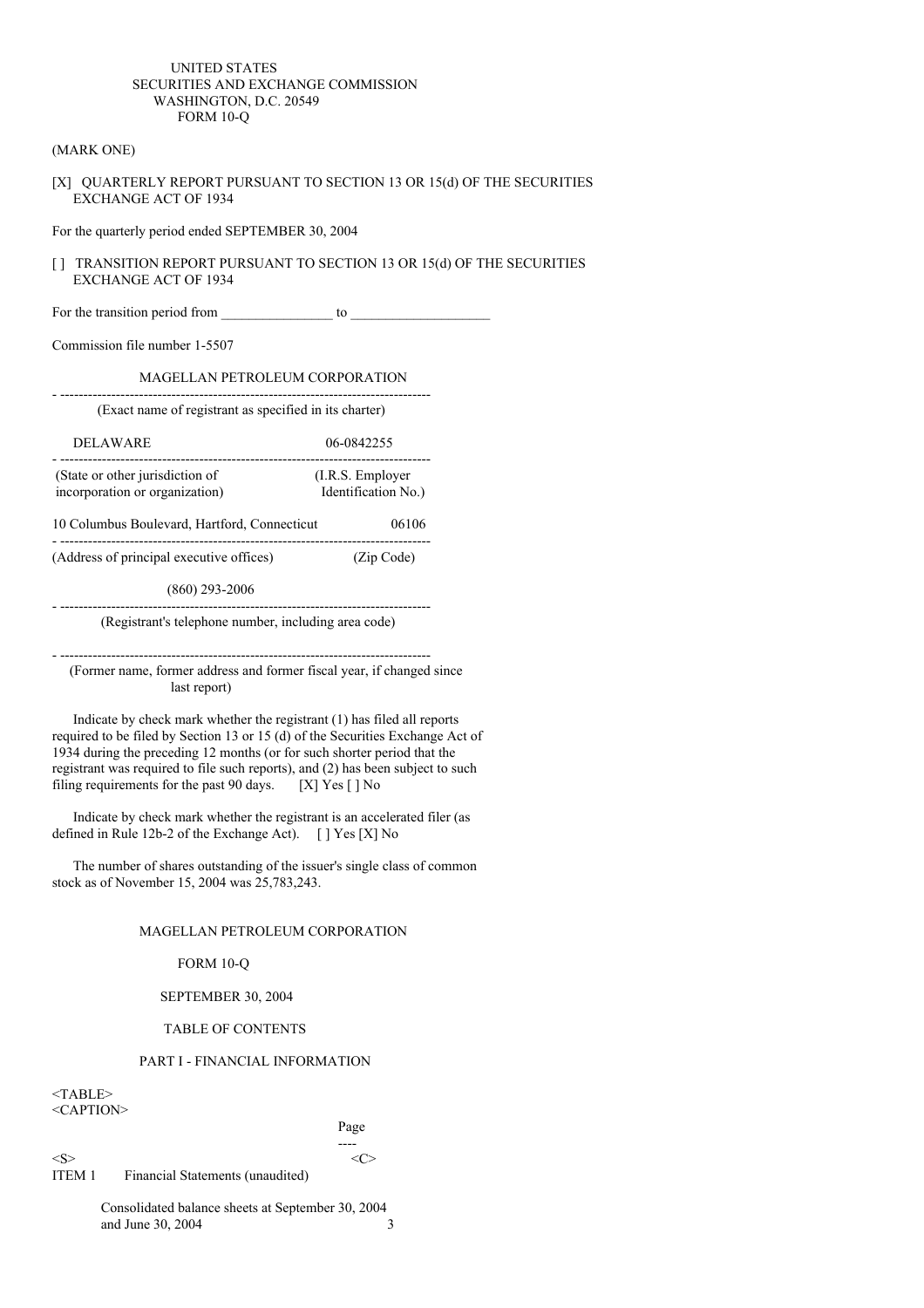|                   | Consolidated statements of income (loss) for the three<br>months ended September 30, 2004 and 2003 | 4         |    |
|-------------------|----------------------------------------------------------------------------------------------------|-----------|----|
|                   | Consolidated statements of cash flows for the three months<br>ended September 30, 2004 and 2003    | 5         |    |
|                   | Notes to consolidated financial statements                                                         | 6         |    |
| ITEM <sub>2</sub> | Management's Discussion and Analysis of Financial<br>Condition and Results of Operations           | 11        |    |
| ITEM <sub>3</sub> | Quantitative and Qualitative Disclosure About Market Risk                                          |           | 17 |
| <b>ITEM 4</b>     | Disclosure Controls and Procedures                                                                 | 18        |    |
|                   | <b>PART II - OTHER INFORMATION</b>                                                                 |           |    |
| <b>ITEM 1</b>     | Legal Proceedings                                                                                  | 19        |    |
| ITEM <sub>2</sub> | Unregistered Sales of Equity Securities and Use of Proceeds                                        | 19        |    |
| ITEM 6            | Exhibits                                                                                           | 20        |    |
|                   | Signatures                                                                                         | 21        |    |
| $\langle$ TABLE>  | Certifications                                                                                     | $22 - 23$ |    |

2

# MAGELLAN PETROLEUM CORPORATION FORM 10-Q PART I - FINANCIAL INFORMATION

# ITEM 1. FINANCIAL STATEMENTS

# CONSOLIDATED BALANCE SHEETS

 $<$ TABLE>

| $<$ CAPTION $>$                                                                                                                                                |                                                     |                                                           |  |
|----------------------------------------------------------------------------------------------------------------------------------------------------------------|-----------------------------------------------------|-----------------------------------------------------------|--|
|                                                                                                                                                                | September 30, June 30,                              |                                                           |  |
|                                                                                                                                                                | 2004 2004                                           |                                                           |  |
|                                                                                                                                                                | -------------     -----------<br>(unaudited) (Note) |                                                           |  |
| < S >                                                                                                                                                          | $\langle C \rangle$ $\langle C \rangle$             |                                                           |  |
| <b>ASSETS</b>                                                                                                                                                  |                                                     |                                                           |  |
| Current assets:                                                                                                                                                |                                                     |                                                           |  |
| Cash and cash equivalents                                                                                                                                      |                                                     | \$18,641,864 \$20,406,620                                 |  |
| Accounts receivable-Trade                                                                                                                                      |                                                     | 3,946,620 2,931,609                                       |  |
| Accounts receivable-Working Interest Partners                                                                                                                  |                                                     | 742,422 1,044,619                                         |  |
| Marketable securities                                                                                                                                          |                                                     |                                                           |  |
| Inventories                                                                                                                                                    |                                                     | 2,737,849 2,584,296<br>495,751 595,948<br>275,620 318,141 |  |
| Other assets                                                                                                                                                   |                                                     |                                                           |  |
|                                                                                                                                                                |                                                     |                                                           |  |
| Total current assets                                                                                                                                           |                                                     | 26,840,126 27,881,233                                     |  |
| Marketable securities                                                                                                                                          |                                                     | 591,597 592,138                                           |  |
|                                                                                                                                                                |                                                     |                                                           |  |
| Property and equipment:                                                                                                                                        |                                                     |                                                           |  |
| Oil and gas properties (successful efforts method) 72,750,687 69,970,134<br>Land, buildings and equipment 2,340,373 2,264,004<br>Land, buildings and equipment |                                                     |                                                           |  |
|                                                                                                                                                                |                                                     | $2,340,315$<br>1,519,743 1,482,639                        |  |
| Field equipment                                                                                                                                                |                                                     |                                                           |  |
|                                                                                                                                                                |                                                     |                                                           |  |
|                                                                                                                                                                | 76,610,803 73,716,777                               |                                                           |  |
| Less accumulated depletion, depreciation and amortization (51,981,773) (49,295,770)                                                                            |                                                     |                                                           |  |
|                                                                                                                                                                |                                                     |                                                           |  |
| Net property and equipment                                                                                                                                     |                                                     | 24,629,030 24,421,007                                     |  |
|                                                                                                                                                                |                                                     |                                                           |  |
|                                                                                                                                                                |                                                     |                                                           |  |
| <b>Total</b> assets                                                                                                                                            | _____________                                       | \$52,060,753 \$52,894,378                                 |  |
|                                                                                                                                                                |                                                     |                                                           |  |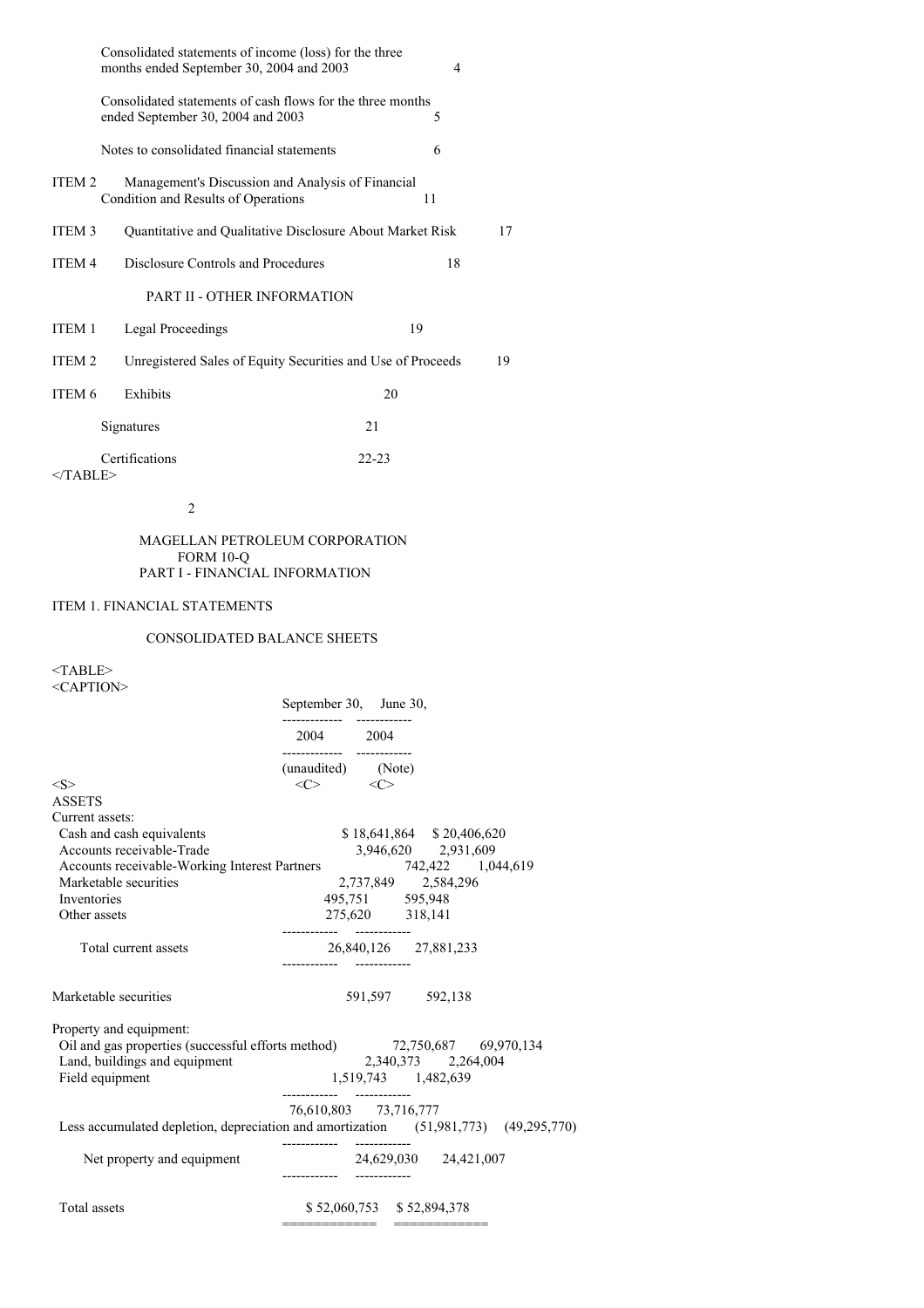| LIABILITIES, MINORITY INTERESTS AND STOCKHOLDERS' EQUITY                                                                                                                                                                                                     |                                                         |
|--------------------------------------------------------------------------------------------------------------------------------------------------------------------------------------------------------------------------------------------------------------|---------------------------------------------------------|
| Current liabilities:                                                                                                                                                                                                                                         |                                                         |
| Accounts payable                                                                                                                                                                                                                                             | $$2,718,574$ $$4,367,305$                               |
| <b>Accrued</b> liabilities                                                                                                                                                                                                                                   | 1,478,582 1,550,045                                     |
| Income taxes payable                                                                                                                                                                                                                                         | $58,487$ 267,645                                        |
| Total current liabilities                                                                                                                                                                                                                                    | 4,255,643 6,184,995<br>------------        ------------ |
| Long term liabilities:                                                                                                                                                                                                                                       |                                                         |
| Deferred income taxes                                                                                                                                                                                                                                        | 408,661 403,261                                         |
| Asset retirement obligations                                                                                                                                                                                                                                 |                                                         |
|                                                                                                                                                                                                                                                              | $5,065,130$ $4,852,416$<br>------------                 |
| Total long term liabilities                                                                                                                                                                                                                                  | 5,473,791 5,255,677                                     |
| Minority interests                                                                                                                                                                                                                                           | 17,107,915 16,533,491                                   |
| Commitments                                                                                                                                                                                                                                                  |                                                         |
| Stockholders' equity:<br>Common stock, par value \$.01 per share:<br>Authorized 200,000,000 shares<br>Outstanding 25,783,243 and 25,783,243 shares 257,832 257,832<br>Capital in excess of par value 44,402,182 44,402,182<br>Capital in excess of par value |                                                         |
| Total capital                                                                                                                                                                                                                                                |                                                         |
|                                                                                                                                                                                                                                                              | $44,660,014$ $44,660,014$<br>(15,549,805) (15,248       |
| Accumulated deficit (15,549,805) (15,248,422)<br>Accumulated other comprehensive loss (3,886,805) (4,491,377)                                                                                                                                                |                                                         |
| Total stockholders' equity                                                                                                                                                                                                                                   | 25,223,404 24,920,215                                   |
| Total liabilities, minority interests and stockholders' equity \$52,060,753 \$52,894,378                                                                                                                                                                     | ------------- ------------                              |
|                                                                                                                                                                                                                                                              |                                                         |

Note: The balance sheet at June 30, 2004 has been derived from the audited consolidated financial statements at that date. See accompanying notes.

### 3

# MAGELLAN PETROLEUM CORPORATION FORM 10-Q

# PART I - FINANCIAL INFORMATION

# ITEM 1. FINANCIAL STATEMENTS

Auditing, accounting and legal services

# CONSOLIDATED STATEMENTS OF INCOME (LOSS) (unaudited)

<TABLE> <CAPTION>

|                                          |           | Three months ended<br>September 30, |                           |                     |
|------------------------------------------|-----------|-------------------------------------|---------------------------|---------------------|
|                                          | 2004 2003 |                                     |                           |                     |
| $<\!\!S\!\!>$                            | <<>       | $\langle$ C>                        |                           |                     |
| <b>REVENUES:</b>                         |           |                                     |                           |                     |
| Oil sales                                |           |                                     | $$1,910,847$ $$1,093,102$ |                     |
| Gas sales                                |           |                                     | 2,366,807 3,830,499       |                     |
| Other production related revenues        |           |                                     |                           | 299,787 472,906     |
| Total revenues                           |           |                                     | 4,577,441 5,396,507       |                     |
| <b>COSTS AND EXPENSES:</b>               |           |                                     |                           |                     |
| Production costs                         |           |                                     | 1,527,790 1,299,055       |                     |
| Exploration and dry hole costs           |           |                                     |                           | 1,118,460 566,199   |
| Salaries and employee benefits           |           |                                     |                           | 670,140 562,955     |
| Depletion, depreciation and amortization |           |                                     |                           | 1,400,658 1,077,959 |
| Auditing, accounting and legal services  |           |                                     |                           | 180,835 141,409     |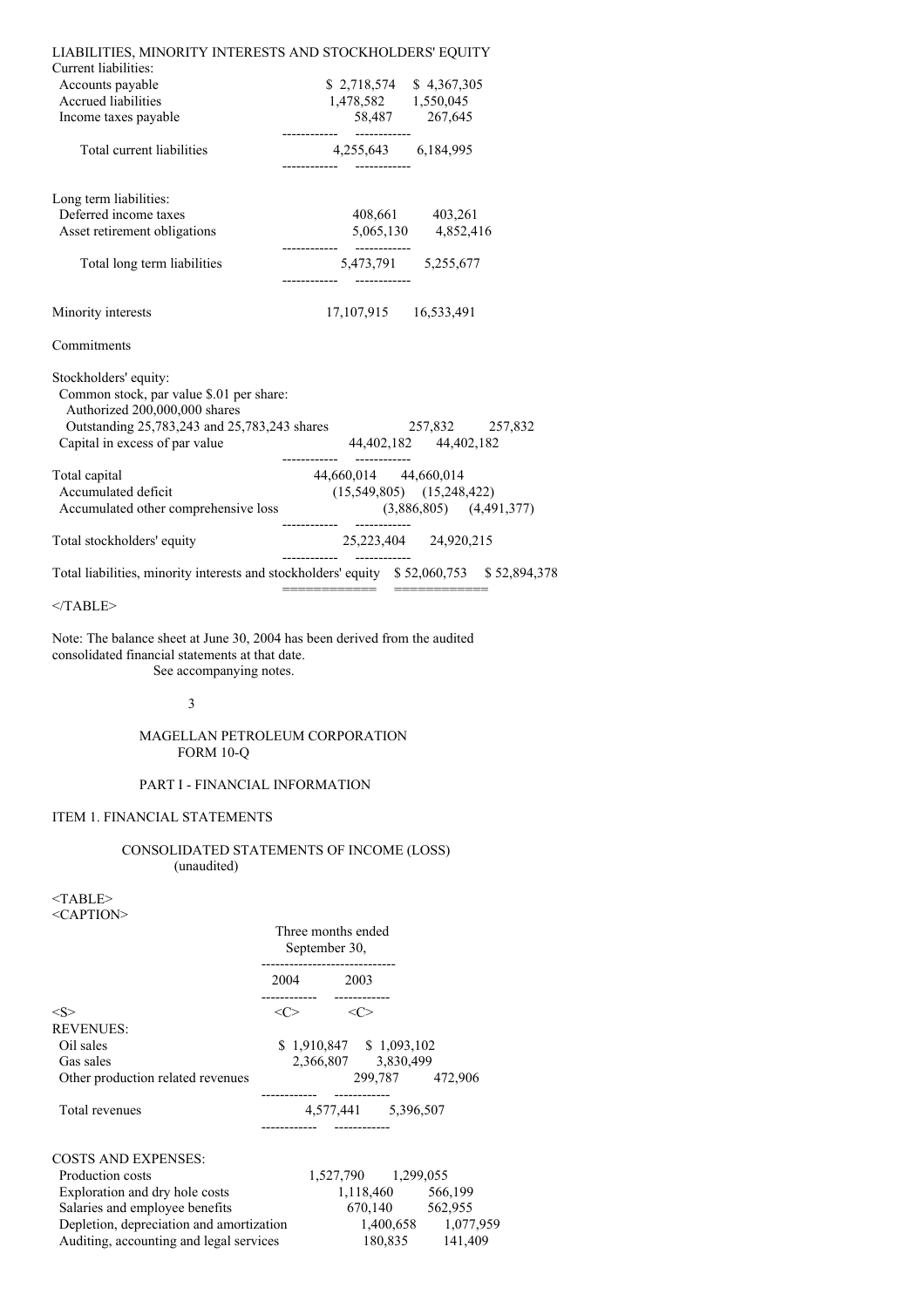| Accretion expense                                                                                    |                                 | 94,370 81,873         |  |
|------------------------------------------------------------------------------------------------------|---------------------------------|-----------------------|--|
| Shareholder communications                                                                           |                                 | 43,511 32,765         |  |
| Other administrative expenses                                                                        |                                 | 101,393 137,774       |  |
| Total costs and expenses                                                                             |                                 | 5,137,157 3,899,989   |  |
| Operating income (loss)                                                                              | ------------       ------------ | $(559,716)$ 1,496,518 |  |
| Interest income                                                                                      | 355,652 335,412                 |                       |  |
| Income (loss) before income taxes and minority interests (204,064) 1,831,930<br>Income tax provision |                                 | 5,334 410,742         |  |
| Income (loss) before minority interests (209,398) 1,421,188<br>Minority interests                    | $(86,124)$ $(353,902)$          |                       |  |
| Net income                                                                                           | \$ (295,522) \$ 1,067,286       |                       |  |
| Average number of shares:                                                                            |                                 |                       |  |
| Basic                                                                                                | 25,783,243 25,077,376           | ============          |  |
| Diluted                                                                                              | 25,783,243 25,091,900           |                       |  |
| Income (loss) per share (basic and diluted)                                                          |                                 |                       |  |

| $1.10000$ , $10000$ , $100000$ , $100000$ , $100000$ , $100000$ , $100000$ , $100000$ , $100000$ , $100000$ , $100000$ , $100000$ , $100000$ , $100000$ , $100000$ , $100000$ , $100000$ , $100000$ , $100000$ , $100000$ , $100000$ , $100000$ ,<br>Net income (loss) | $\text{\$} \quad \text{(.01)} \quad \text{\$} \quad \text{.04}$ |  |  |
|------------------------------------------------------------------------------------------------------------------------------------------------------------------------------------------------------------------------------------------------------------------------|-----------------------------------------------------------------|--|--|
|                                                                                                                                                                                                                                                                        |                                                                 |  |  |

See accompanying notes.

4

# MAGELLAN PETROLEUM CORPORATION FORM 10-Q

# PART I - FINANCIAL INFORMATION

# ITEM 1. FINANCIAL STATEMENTS

# CONSOLIDATED STATEMENTS OF CASH FLOWS (unaudited)

# $<$ TABLE $>$ <CAPTION>

|                                                                         |            | Three months ended<br>September 30,<br>----------------                   |                           |
|-------------------------------------------------------------------------|------------|---------------------------------------------------------------------------|---------------------------|
|                                                                         |            | 2004 2003                                                                 |                           |
| < S >                                                                   |            | ---------         ------------<br>$\langle C \rangle$ $\langle C \rangle$ |                           |
| <b>OPERATING ACTIVITIES:</b>                                            |            |                                                                           |                           |
| Net income (loss)                                                       |            | \$ (295,522) \$ 1,067,286                                                 |                           |
| Adjustments to reconcile net income (loss)                              |            |                                                                           |                           |
| to net cash provided by operating activities:                           |            |                                                                           |                           |
| Depletion, depreciation and amortization                                |            |                                                                           | 1,400,658 1,077,959       |
| Accretion expense                                                       |            | 94,370 81,873                                                             |                           |
| Deferred income taxes                                                   |            | (4,753)                                                                   |                           |
| Minority interests                                                      |            | 86,124 353,902                                                            |                           |
| Exploration and dry hole costs                                          |            | 1,118,460 566,199                                                         |                           |
| Increase (decrease) in operating assets and liabilities:                |            |                                                                           |                           |
| Accounts and notes receivable                                           |            |                                                                           | $(608,187)$ $(1,401,333)$ |
| Other assets                                                            |            | 42,520 12,662                                                             |                           |
| Inventories                                                             |            | 113,864 (104,064)                                                         |                           |
| Accounts payable and accrued liabilities (1,844,355) (416,988)          |            |                                                                           |                           |
| Income taxes payable                                                    |            | $(210,896)$ $(16,317)$                                                    |                           |
| Net cash (used in) provided by operating activities (107,717) 1,221,179 | ---------- |                                                                           |                           |
| <b>INVESTING ACTIVITIES:</b>                                            |            |                                                                           |                           |
| Additions to property and equipment                                     |            |                                                                           | $(857,094)$ $(2,123,928)$ |
| Oil and gas exploration activities                                      |            |                                                                           | $(1,118,460)$ $(566,199)$ |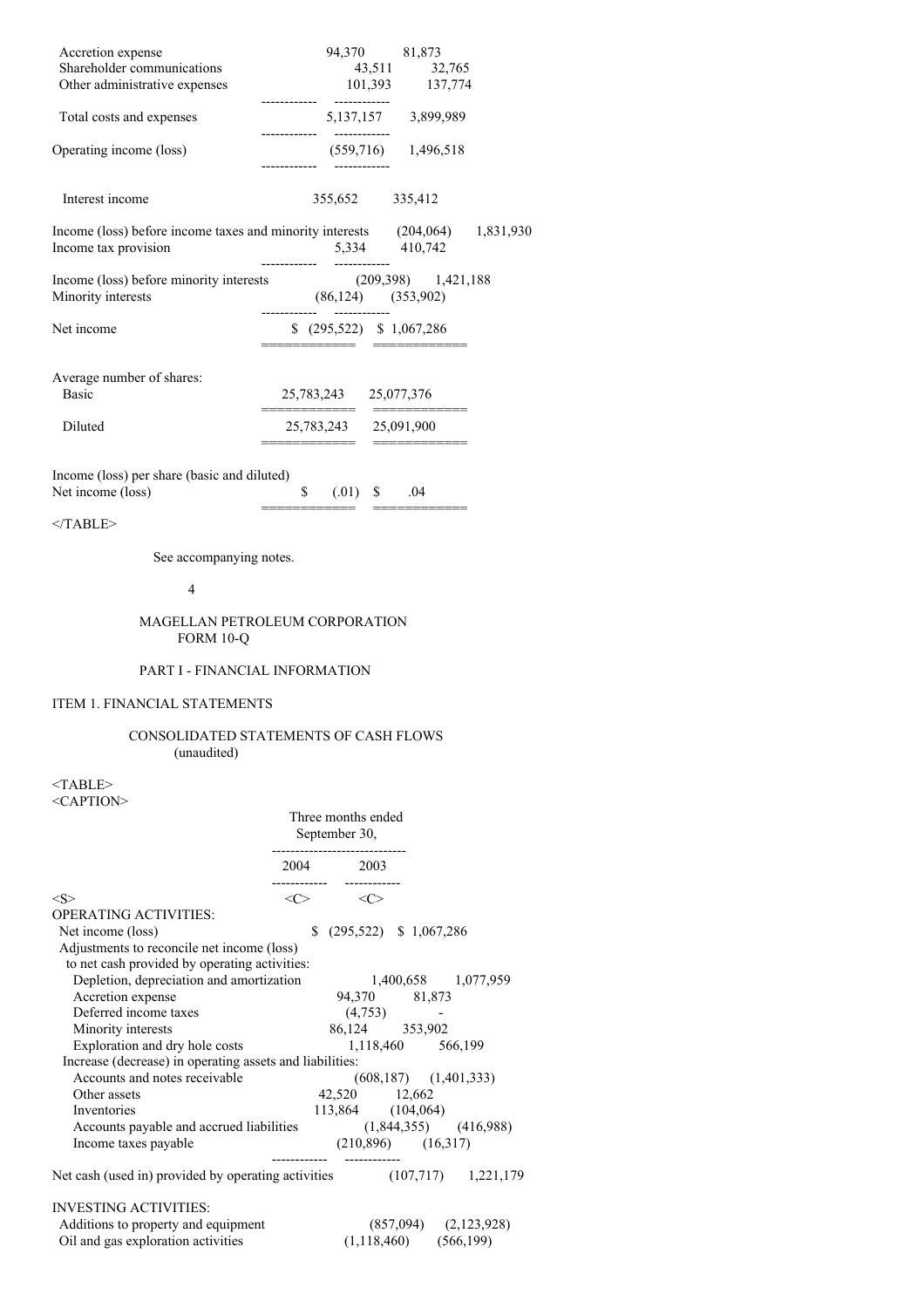| Marketable securities matured                        |         | 1,597,637   | 997,528       |              |
|------------------------------------------------------|---------|-------------|---------------|--------------|
| Marketable securities purchased                      |         | (1,750,649) | (1,221,340)   |              |
|                                                      |         |             |               |              |
| Net cash used in investing activities                |         | (2,128,566) | (2,913,939)   |              |
|                                                      |         |             |               |              |
| <b>FINANCING ACTIVITIES:</b>                         |         |             |               |              |
| Net cash used in financing activities                |         |             |               |              |
|                                                      |         |             |               |              |
|                                                      |         |             |               |              |
| Effect of exchange rate changes on cash              |         |             |               |              |
| and cash equivalents                                 | 471,527 |             | 219,877       |              |
|                                                      |         |             |               |              |
| Net increase (decrease) in cash and cash equivalents |         | (1,764,756) | (1, 472, 883) |              |
| Cash and cash equivalents at beginning of year       |         | 20,406,620  | 20.041.464    |              |
|                                                      |         |             |               |              |
| CASH AND CASH EQUIVALENTS AT END OF PERIOD           |         |             | \$18,641,864  | \$18,568,581 |
|                                                      |         |             |               |              |

See accompanying notes.

5

MAGELLAN PETROLEUM CORPORATION FORM 10-Q PART I - FINANCIAL INFORMATION SEPTEMBER 30, 2004

# ITEM 1. NOTES TO CONSOLIDATED FINANCIAL STATEMENTS

### Note 1. Basis of Presentation

Magellan Petroleum Corporation (the Company or MPC) is engaged in the sale of oil and gas and the exploration for and development of oil and gas reserves. At September 30, 2004, MPC's principal asset was a 55% equity interest in its subsidiary, Magellan Petroleum Australia Limited (MPAL), which has one class of stock that is publicly held and traded in Australia. MPAL's major assets are two petroleum production leases covering the Mereenie oil and gas field (35% working interest) and one petroleum production lease covering the Palm Valley gas field (52% working interest). Both fields are located in the Amadeus Basin in the Northern Territory of Australia. MPC has a direct 2.67% carried interest in the Kotaneelee gas field in the Yukon Territory of Canada.

The accompanying unaudited consolidated financial statements include the accounts of MPC and MPAL and have been prepared in accordance with accounting principles generally accepted in the United States for interim financial information and with the instructions to Form 10-Q and Rule 10-01 of Regulation S-X. Accordingly, they do not include all of the information and footnotes required by generally accepted accounting principles for complete financial statements. In the opinion of management, all adjustments considered necessary for a fair presentation have been included. All such adjustments are of a normal recurring nature. Operating results for the three month period ended September 30, 2004 are not necessarily indicative of the results that may be expected for the year ending June 30, 2005. For further information, refer to the consolidated financial statements and footnotes thereto included in the Company's Annual Report on Form 10-K for the year ended June 30, 2004. All amounts presented are in United States dollars, unless otherwise noted.

Certain reclassifications have been made to previously disclosed amounts to conform to current period reporting.

### Note 2. Kotaneelee Litigation

During September 2003, the litigants in the Kotaneelee litigation entered into a settlement agreement. During October 2003, the Company received approximately \$851,000, after Canadian withholding taxes and reimbursement of certain past legal costs. The plaintiffs agreed to terminate all litigation against the defendants related to the field, including the claim that the defendants failed to fully develop the field. Since each party agreed to bear its own legal costs, there were no taxable costs assessed against any of the parties. The components of the settlement payment, which was recorded in September 2003, were as follows: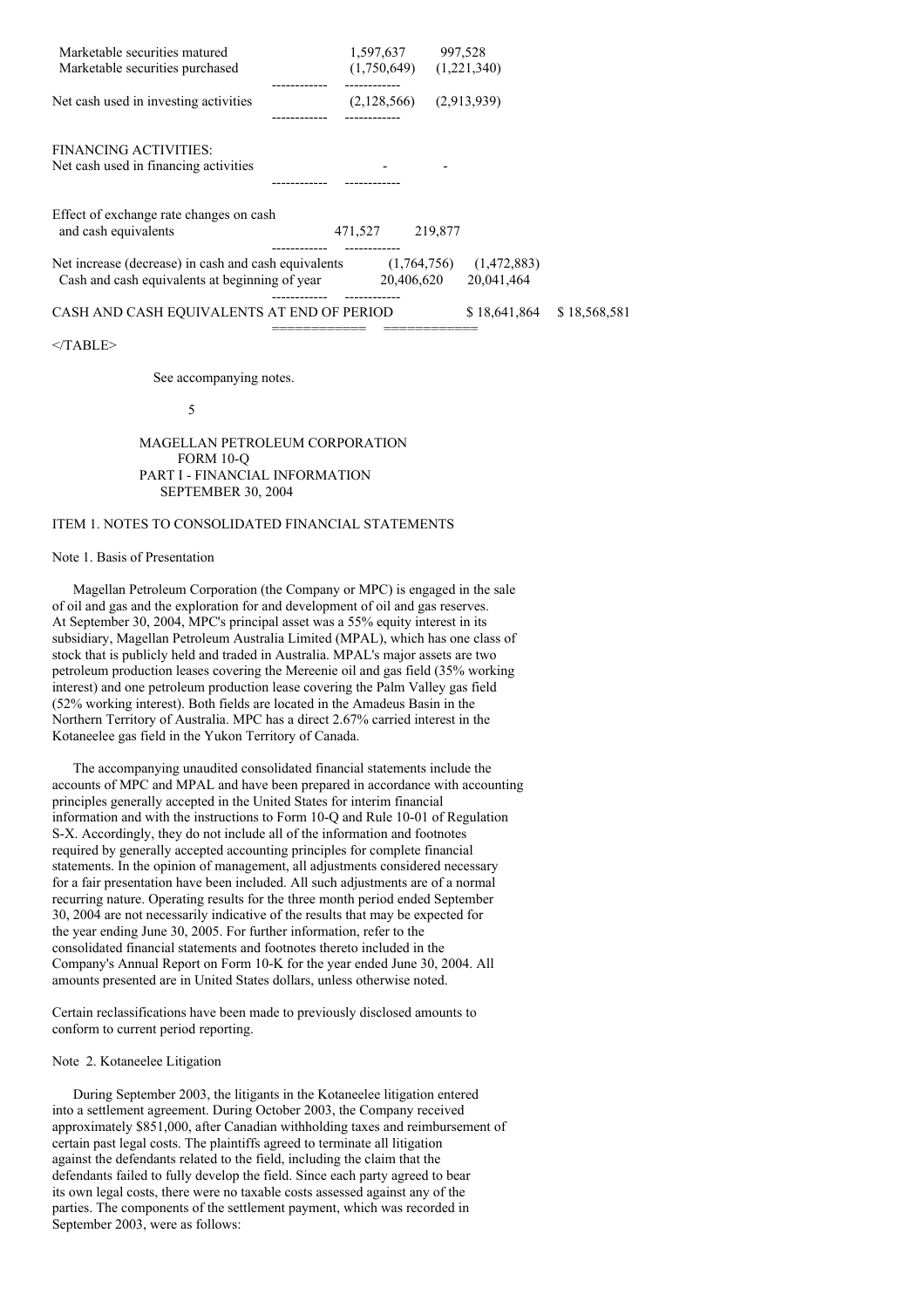<TABLE>  $\langle S \rangle$   $\langle C \rangle$ Gas sales \$ 1,135,000 Interest income 102,000 Canadian withholding taxes (386,000)

Total \$ 851,000 ===========

-----------

 $<$ /TABLE>

6

MAGELLAN PETROLEUM CORPORATION FORM 10-Q PART I - FINANCIAL INFORMATION SEPTEMBER 30, 2004

### Note 3. Capital and stock options

The Company through its stock repurchase plan may purchase up to one million shares of its common stock in the open market. Through June 30, 2003, the Company had purchased 680,850 of its shares at a cost of approximately \$686,000, all of which shares have been cancelled. No shares were repurchased during the three months ended September 30, 2004 or for the fiscal year ended June 30, 2004.

On July 10, 2003, a subsidiary of Origin Energy, Sagasco Amadeus Pty. Limited, agreed to exchange 1.2 million shares of MPAL for 1.3 million shares of the Company's common stock. The exchange was completed on September 2, 2003. The fair value of the 1,300,000 shares on July 10, 2003 was \$1,508,000, based on the closing price of the Company's common stock on the Nasdaq SmallCap market on that date.

The Company has elected to follow Accounting Principles Board Opinion No. 25, "Accounting for Stock Issued to Employees" (APB No. 25) and related interpretations in accounting for its stock options because the alternative fair value accounting provided under FASB Statement No. 123, "Accounting for Stock Based Compensation," as amended by SFAS 148 "Accounting for Stock-based Compensation - Transition and Disclosure" requires use of option valuation models to value stock options. Under APB No. 25, because the exercise price of the Company's stock options equals the market price of the underlying stock on the date of grant, no compensation expense is recognized.

# <TABLE>

<CAPTION>

|                     | <b>EXPIRATION</b> | <b>NUMBER OF</b> |                            |                             |
|---------------------|-------------------|------------------|----------------------------|-----------------------------|
| OPTIONS OUTSTANDING |                   | <b>DATES</b>     | <b>SHARES</b>              | <b>EXERCISE PRICES (\$)</b> |
|                     |                   |                  |                            |                             |
| < S >               | $<\!\!C\!\!>$     | <c></c>          | $\langle C \rangle$        |                             |
| June 30, 2002       |                   | 871,000          | 1.28-1.57                  |                             |
| Granted             | Jan. 2008         | 50,000           | .85                        |                             |
|                     |                   | -------          |                            |                             |
| June 30, 2003       |                   | 921,000          | $.85 - 1.57$               |                             |
| Expired             |                   | (126,000)        | 1.57                       |                             |
| Cancelled           |                   | (25,000)         | .85                        |                             |
| Exercised           |                   | (175,000)        | $.85 - 1.28$               |                             |
|                     |                   |                  |                            |                             |
| June 30, 2004       |                   | 595,000          | 1.28                       |                             |
| Granted             | July 1, 2014      | 30,000           | 1.45                       |                             |
|                     |                   | .                |                            |                             |
| September 30, 2004  |                   | 625,000          | $($1.29$ weighted average) |                             |
|                     |                   |                  |                            |                             |

 $<$ /TABLE>

# SUMMARY OF OPTIONS OUTSTANDING AT SEPTEMBER 30, 2004

 $<$ TABLE>  $\angle C$  A PTIONS

| $\sim$        |                         |         |               |                 |
|---------------|-------------------------|---------|---------------|-----------------|
|               | <b>EXPIRATION</b>       |         |               | <b>EXERCISE</b> |
|               | <b>DATES</b>            | TOTAL   | <b>VESTED</b> | PRICES (\$)     |
|               |                         |         |               |                 |
| $<\!\!S\!\!>$ | $\langle \cdot \rangle$ |         | <( `>         |                 |
| Granted 2000  | Feb. 2005               | 595,000 | 595,000       | 1.28            |
| Granted 2004  |                         |         |               |                 |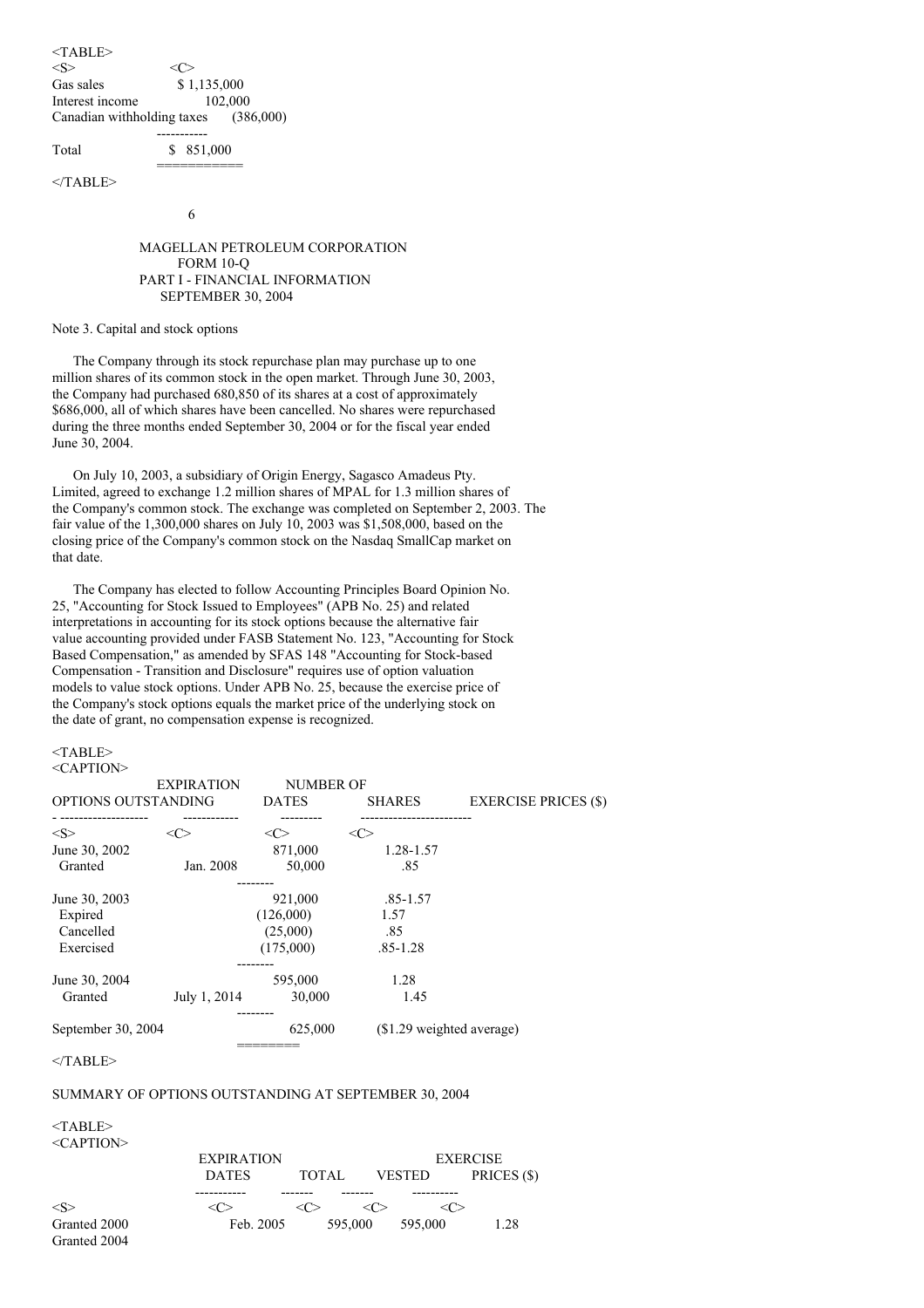-------

=======

625,000 595,000 ======= =======

#### OPTIONS RESERVED FOR FUTURE GRANTS 175,000

 $<$ /TABLE>

7

### MAGELLAN PETROLEUM CORPORATION FORM 10-Q PART I - FINANCIAL INFORMATION SEPTEMBER 30, 2004

On October 20, 2003, options to purchase 126,000 shares of the Company's common stock expired without being exercised. On December 31, 2003, unvested options to purchase 25,000 shares of the Company's common stock were cancelled when the terms of the grant were not satisfied. On March 8, 2004, 175,000 options to purchase shares of common stock were exercised in a cashless exercise that resulted in 55,867 shares being issued.

Option valuation models require the input of highly subjective assumptions including the expected stock price volatility. The assumptions used in the 2004 valuation model were: risk free interest rate - 4.95%, expected life - 10 years, expected volatility - .518, expected dividend - 0. These options will vest ratably over three years.

Pro forma information regarding net income and earnings per share is required by Statement 148, and has been determined as if the Company had accounted for its stock options under the fair value method of Statement 123. The fair value for these options was estimated at the date of grant using a Black-Scholes option pricing model. The Company's pro forma information follows:

#### <TABLE> <CAPTION>

|                                                                        |            | Three months ended<br>September 30, 2004 |                    |       | Three months ended<br>September 30, 2003 |                    |  |
|------------------------------------------------------------------------|------------|------------------------------------------|--------------------|-------|------------------------------------------|--------------------|--|
| $<\!\!S\!\!>$<br>Net income (loss) as reported<br>Stock option expense |            | (295, 522)<br>(4.500)                    |                    | (.01) | \$1,067,286<br>(1.500)                   | .04                |  |
| Pro forma net (loss) income                                            | __________ | \$ (300,022)                             | - S<br>___________ | (.01) | __________                               | .04<br>___________ |  |

 $<$ /TABLE>

Note 4. Depletion, depreciation and amortization (DD&A)

The operator of the Mereenie field has implemented an extensive program for additional drilling and capital improvements to meet gas sales' contract requirements. During 2004, the Mereenie Producers installed additional compression equipment in the field at a cost of \$13.1 million (MPAL share \$4.6 million) designed to increase field deliverability and partially meet certain gas contract requirements. During October 2004, one of two gas wells necessary to improve field deliverability and meet gas contractual requirements through 2009 was drilled. The second well will be drilled later in the fiscal year.

8

# MAGELLAN PETROLEUM CORPORATION FORM 10-Q PART I - FINANCIAL INFORMATION SEPTEMBER 30, 2004

Note 5. Comprehensive income (loss)

Total comprehensive income (loss) during the three month periods ended September 30, 2004 and 2003 is as follows:

> Accumulated other Three months ended comprehensive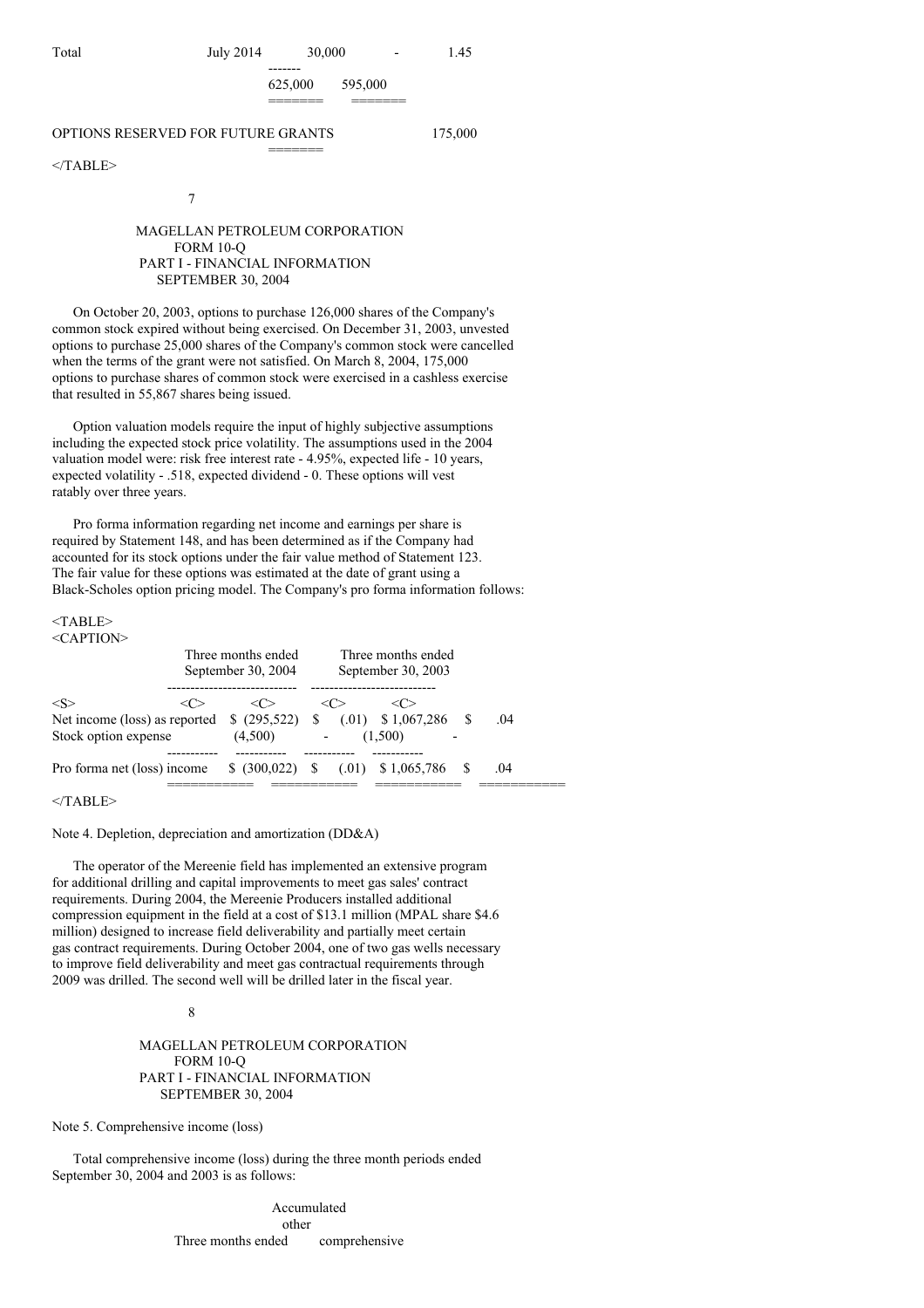|                                               |                                | September 30, |         | loss                |                 |
|-----------------------------------------------|--------------------------------|---------------|---------|---------------------|-----------------|
|                                               | 2004                           |               | 2003    |                     |                 |
| Balance at June 30, 2004<br>Net income (loss) |                                |               |         |                     | \$(4,491,377)   |
|                                               | $$ (295,522) \quad $1,067,286$ |               |         |                     |                 |
| Foreign currency translation<br>adjustments   |                                |               | 604,572 | 241,837             | 604,572         |
| Total comprehensive<br>income                 | S                              |               |         | 309,050 \$1,309,123 |                 |
| Balance at September 30, 2004                 |                                |               |         |                     | $$$ (3,886,805) |

# Note 6. Investment in MPAL

During the quarter ended September 30, 2004, MPC invested \$29,466 in 31,606 shares of MPAL. This increased MPC's interest in MPAL from 55.06% to 55.13%. The difference between the acquisition cost of the MPAL shares and the book value of the additional MPAL interest acquired was allocated to oil and gas properties.

Note 7. Earnings per share

Earnings per common share are based upon the weighted average number of common and common equivalent shares outstanding during the period. The Company's basic and diluted calculations of EPS are the same for the three month period ended September 30, 2004 because the exercise of options is not assumed in calculating diluted EPS, as the result would be anti-dilutive. For the three months ended September 30, 2004, the potential dilution items were 625,000 options on Company shares issued to employees and directors at an average price of \$1.29 per share.

9

# MAGELLAN PETROLEUM CORPORATION FORM 10-Q PART I - FINANCIAL INFORMATION SEPTEMBER 30, 2004

### Note 8. Segment Information

The Company has two reportable segments, MPC and its subsidiary, MPAL. Each company is in the same business; MPAL is also a publicly held company with its shares traded on the Australian Stock Exchange. MPAL issues separate audited consolidated financial statements and operates independently of MPC. Segment information (in thousands) for the Company's two operating segments is as follows:

<TABLE> <CAPTION>

|                    | Three months ended<br>September 30,              |  |  |  |  |  |
|--------------------|--------------------------------------------------|--|--|--|--|--|
|                    | ------------<br>2004 2003                        |  |  |  |  |  |
|                    |                                                  |  |  |  |  |  |
| $<\!\!S\!\!>$      | <<><br>$\langle$ C                               |  |  |  |  |  |
| Revenues:          |                                                  |  |  |  |  |  |
| <b>MPC</b>         | $$40 \quad $1,234$                               |  |  |  |  |  |
| <b>MPAL</b>        | 4,537 4,162                                      |  |  |  |  |  |
|                    |                                                  |  |  |  |  |  |
|                    | Total consolidated revenues \$4,577 \$5,396      |  |  |  |  |  |
|                    |                                                  |  |  |  |  |  |
| Net income (loss): |                                                  |  |  |  |  |  |
| <b>MPC</b>         | \$ (351) \$ \$635                                |  |  |  |  |  |
| MPAL               | 55 432                                           |  |  |  |  |  |
|                    | Consolidated net income (loss) $$ (296) $ 1,067$ |  |  |  |  |  |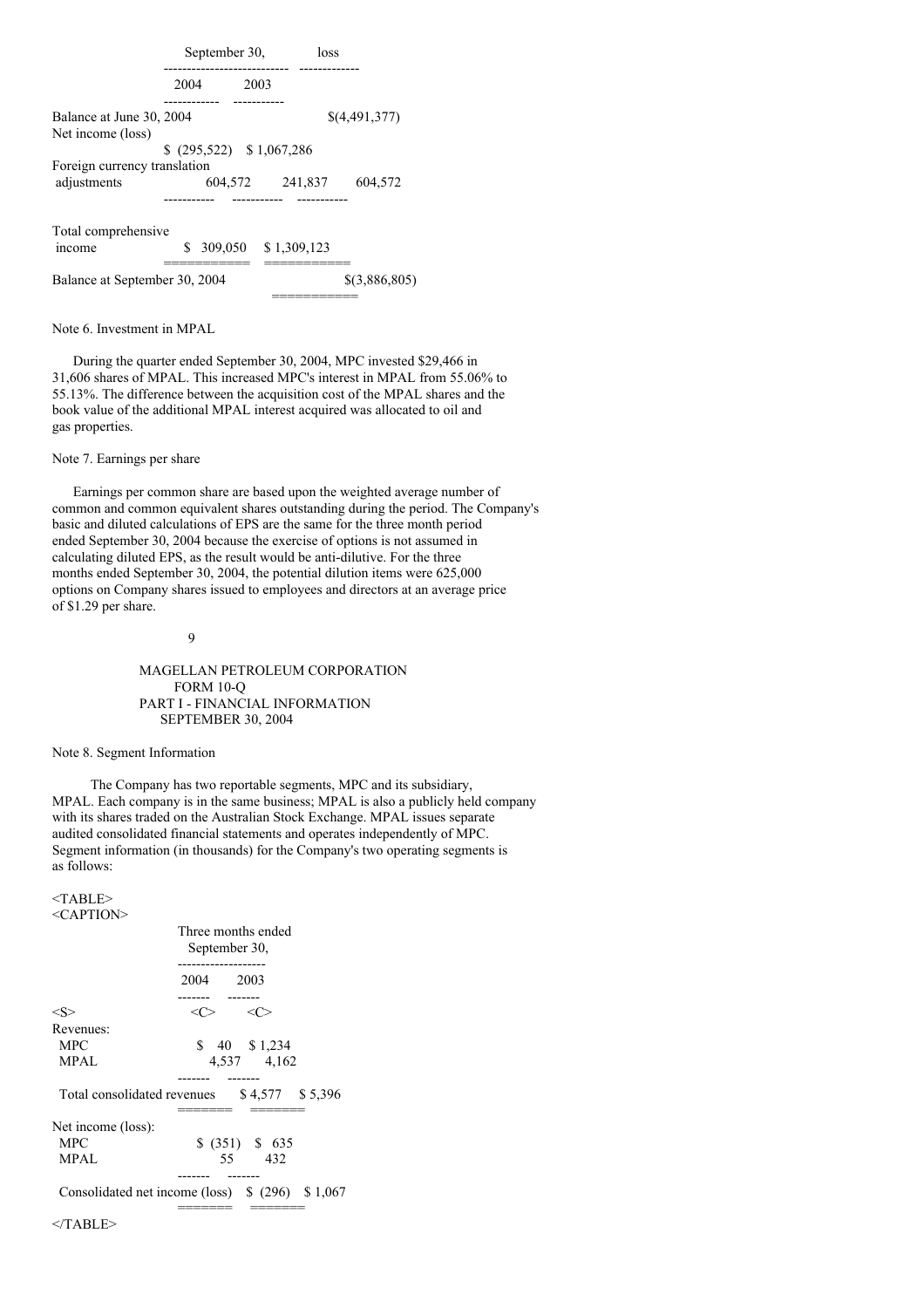Note 9. Exploration and Dry Hole Costs

The 2004 and 2003 costs related primarily to the exploration work being performed on MPAL's properties. The dry holes were drilled on MPAL properties in Australia and New Zealand. During the 2004 quarter, the Company incurred \$394,000 in costs for a dry hole in the Cooper Basin in South Australia.

### Note 10. Asset Retirement Obligations

A reconciliation of the Company's asset retirement obligations for the three months ended September 30, 2004, is as follows:

<TABLE>  $\langle S \rangle$   $\langle C \rangle$ Balance at July 1, 2004 \$4,852,000 Liabilities incurred Liabilities settled Accretion expense 94,000 Revisions to estimate Exchange effect 119,000 ----------

Balance at September 30, 2004 \$5,065,000

==========

</TABLE>

Note 11. Pension plan costs

On August 31, 2004, the MPAL board formally terminated its defined benefit plan. The termination was effective as of June 30, 2004 and a settlement and curtailment loss of \$1,237,425

#### 10

MAGELLAN PETROLEUM CORPORATION FORM 10-Q PART I - FINANCIAL INFORMATION SEPTEMBER 30, 2004

was recognized during the fourth quarter of 2004. The final termination payment was \$256,190. Therefore, there were no pension costs during the three months ended September 30, 2004. Pension costs for the three months ended September 30, 2003 were approximately \$ 37,000.

### ITEM 2 MANAGEMENT'S DISCUSSION AND ANALYSIS OF FINANCIAL CONDITION AND RESULTS OF OPERATIONS

#### FORWARD LOOKING STATEMENTS

Statements included in Management's Discussion and Analysis of Financial Condition and Results of Operations which are not historical in nature are intended to be, and are hereby identified as, forward looking statements for purposes of the "Safe Harbor" Statement under the Private Securities Litigation Reform Act of 1995. The Company cautions readers that forward looking statements are subject to certain risks and uncertainties that could cause actual results to differ materially from those indicated in the forward looking statements. Among these risks and uncertainties are pricing and production levels from the properties in which the Company has interests, and the extent of the recoverable reserves at those properties. In addition, the Company has a large number of exploration permits and faces the risk that any wells drilled may fail to encounter hydrocarbons in commercially recoverable quantities. The Company undertakes no obligation to update or revise forward-looking statements, whether as a result of new information, future events, or otherwise.

# CRITICAL ACCOUNTING POLICIES

## Oil and Gas Properties

The Company follows the successful efforts method of accounting for its oil and gas operations. Under this method, the costs of successful wells, development dry holes and productive leases are capitalized and amortized on a units-of-production basis over the life of the related reserves. Cost centers for amortization purposes are determined on a field-by-field basis. The Company records its proportionate share in joint venture operations in the respective classifications of assets, liabilities and expenses. Unproved properties with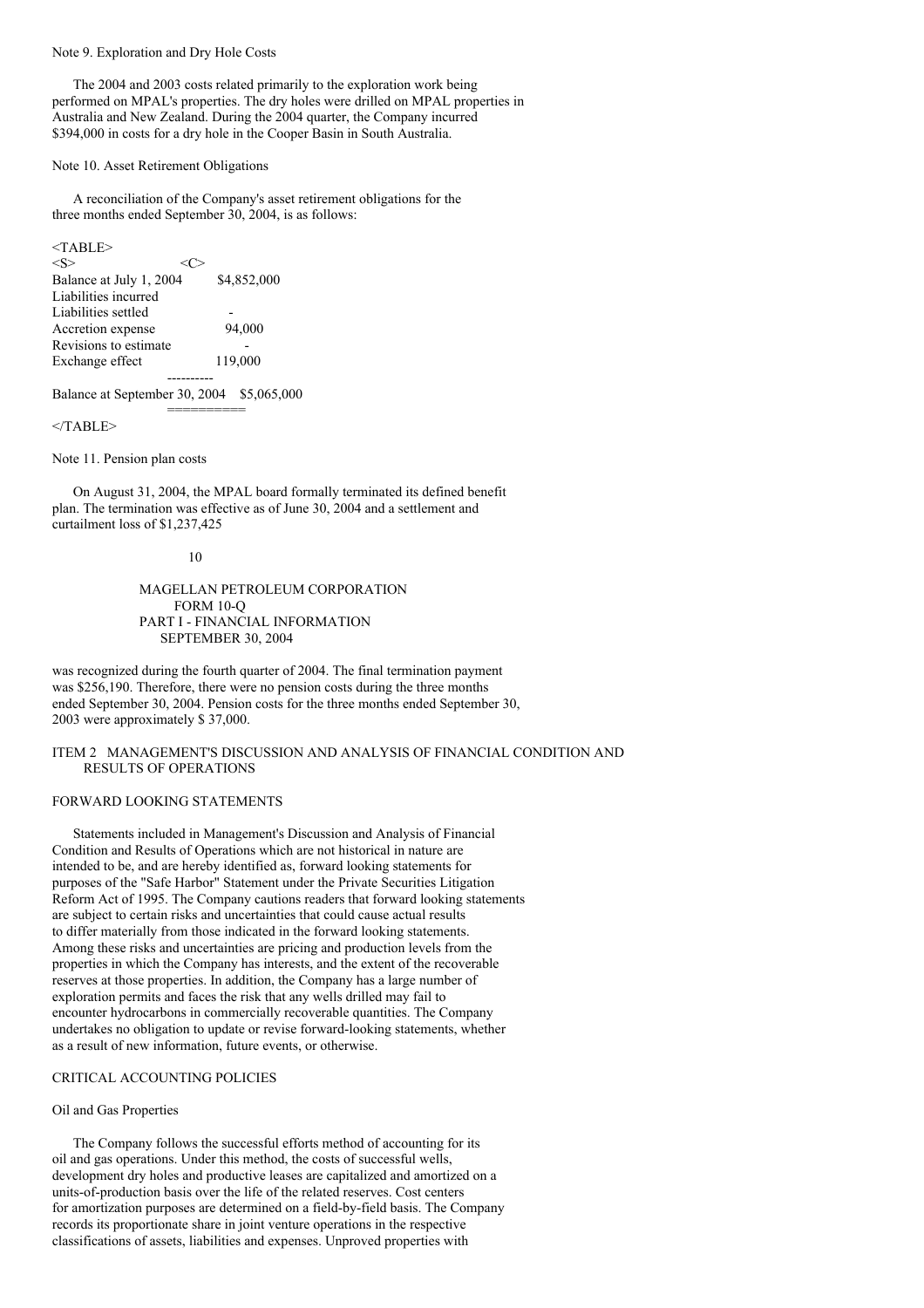significant acquisition costs are periodically assessed for impairment in value, with any impairment charged to expense. The successful efforts method also imposes limitations on the carrying or book value of proved oil and gas properties. Oil and gas properties are reviewed for impairment whenever events or changes in circumstances indicate that the carrying amounts may not be recoverable. The Company estimates the future undiscounted cash flows from the affected properties to determine the recoverability of carrying amounts. In general, analyses are based on proved developed reserves, except in circumstances where it is probable that additional resources will be developed and contribute to cash flows in the future.

Exploratory drilling costs are initially capitalized pending determination of proved reserves but are charged to expense if no proved reserves are found. Other exploration costs, including geological and geophysical expenses, leasehold expiration costs and delay rentals, are expensed as incurred. Because the Company follows the successful efforts method of accounting, the results of operations may vary materially from quarter to quarter. An active exploration program may result in greater exploration and dry hole costs.

#### 11

# MAGELLAN PETROLEUM CORPORATION FORM 10-Q PART I - FINANCIAL INFORMATION SEPTEMBER 30, 2004

# Asset Retirement Obligations

Effective July 1, 2002, the Company adopted the provisions of Statement of Financial Accounting Standards ("SFAS") 143, "Accounting for Asset Retirement Obligations." SFAS 143 requires legal obligations associated with the retirement of long-lived assets to be recognized at their fair value at the time that the obligations are incurred. Upon initial recognition of a liability, that cost is capitalized as part of the related long-lived asset (oil  $\&$  gas properties) and amortized on a units-of-production basis over the life of the related reserves. Accretion expense in connection with the discounted liability is recognized over the remaining life of the related reserves. See Note 2 to the consolidated financial statements regarding the cumulative effect of the accounting change and its effect on net income.

The estimated liability is based on the future estimated cost of land reclamation, plugging the existing oil and gas wells and removing the surface facilities equipment in the Palm Valley, Mereenie, Kotaneelee, Nockatunga and Dingo fields. The liability is a discounted liability using a credit-adjusted risk-free rate on the date such liabilities are determined. A market risk premium was excluded from the estimate of asset retirement obligations because the amount was not capable of being estimated. Revisions to the liability could occur due to changes in the estimates of these costs, acquisition of additional properties and as new wells are drilled.

Estimates of future asset retirement obligations include significant management judgment and are based on projected future retirement costs. Such costs could differ significantly when they are incurred.

#### Revenue Recognition

The Company recognizes oil and gas revenue from its interests in producing wells as oil and gas is produced and sold from those wells. Oil and gas sold is not significantly different from the Company's share of production. Revenues from the purchase, sale and transportation of natural gas are recognized upon completion of the sale and when transported volumes are delivered. Shipping and handling costs in connection with such deliveries are included in production costs. Revenue under carried interest agreements is recorded in the period when the net proceeds become receivable, measurable and collection is reasonably assured. The time the net revenues become receivable and collection is reasonably assured depends on the terms and conditions of the relevant agreements and the practices followed by the operator. As a result, net revenues may lag the production month by one or more months.

### Use of Estimates

The preparation of consolidated financial statements in conformity with accounting principles generally accepted in the United States requires management to make estimates and assumptions that affect the amounts reported in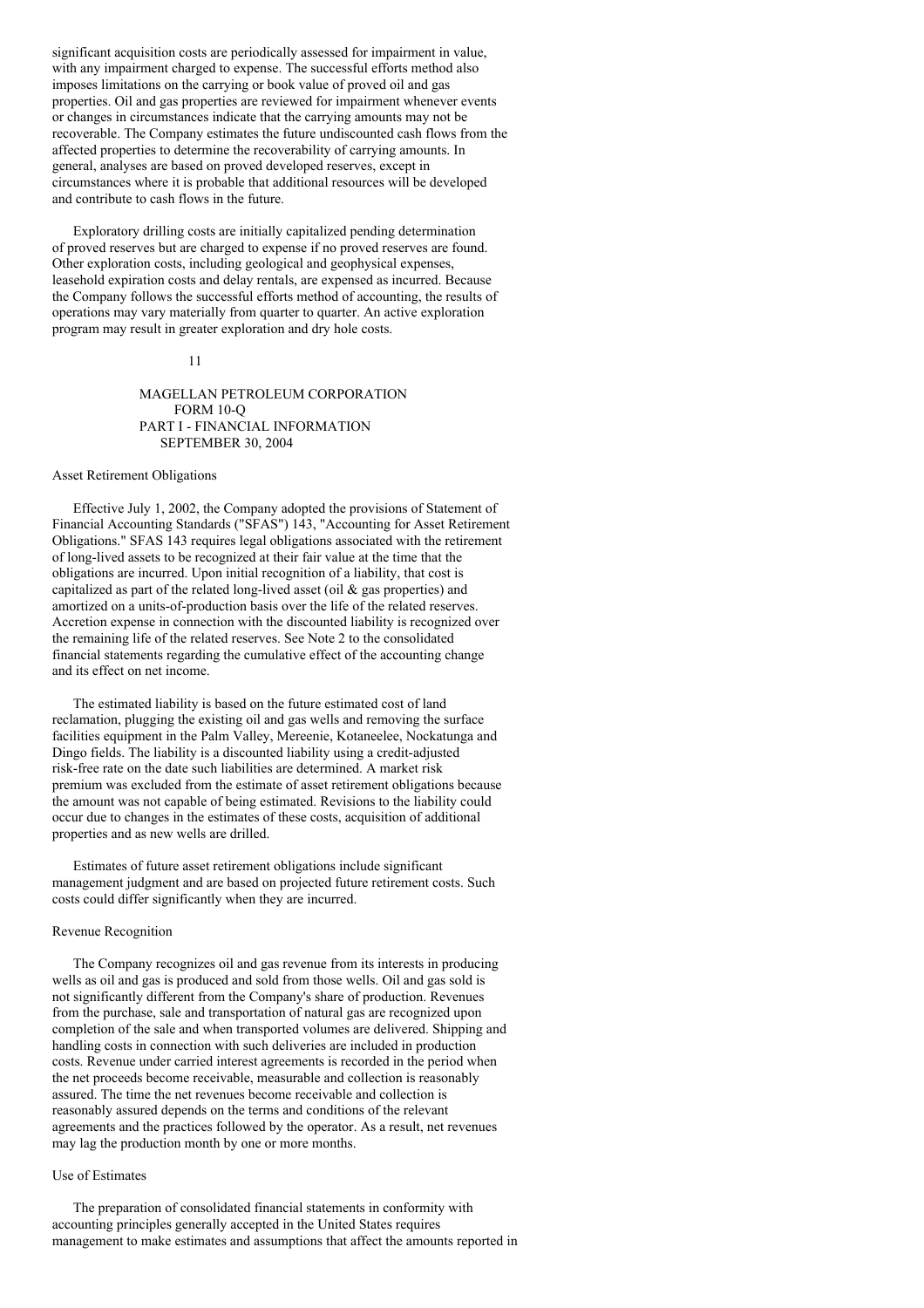the financial statements and accompanying notes. Estimates are particularly sensitive in the calculation of proven reserves, depletion, depreciation and amortization and the amount of the Company's asset retirement obligations. Actual results could differ from those estimates.

### 12

### MAGELLAN PETROLEUM CORPORATION FORM 10-Q PART I - FINANCIAL INFORMATION SEPTEMBER 30, 2004

# LIQUIDITY AND CAPITAL RESOURCES

### Consolidated

At September 30, 2004, the Company on a consolidated basis had approximately \$18.6 million of cash and cash equivalents and \$3.3 million of marketable securities.

Net cash used in operations was \$108,000 in 2004 compared to cash provided by operations of \$1,221,000 in 2003. The decrease in cash provided by operations is primarily related to the absence in 2004 of cash received from the Kotaneelee settlement, lower MPAL net income and payment of 2003 payables in 2004 related to the Palm Valley drilling program.

During 2004, the Company had net investments in marketable securities of \$153,000 compared to \$224,000 in 2003. The decrease in investments was the result of less cash provided by operations mentioned above.

The Company invested \$1,976,000 and \$2,690,000 in oil and gas exploration activities during 2004 and 2003, respectively. The net decrease resulted from less investments in the Mereenie and Palm Valley fields in 2004 versus 2003. In addition, the Company purchased the Nockatunga oil field in 2003. The Company continues to invest in exploratory projects that result in exploratory and dry hole expenses in the consolidated financial statements.

### Effect of exchange rate changes

The value of the Australian dollar relative to the U.S. dollar increased 2.5% to \$.7168 at September 30, 2004, compared to a value of \$.6993 at June 30, 2004.

### As to MPC

At September 30, 2004, MPC, on an unconsolidated basis, had working capital of approximately \$3.3 million. MPC's current cash position and its annual MPAL dividend should be adequate to meet its current cash requirements. MPC has in the past invested and may in the future invest substantial portions of its cash to maintain or increase its majority ownership interest in its subsidiary.

During November 2004, MPC received a dividend of approximately \$975,000 from MPAL.

MPC through its stock repurchase plan may purchase up to one million shares of its common stock in the open market. Through September 30, 2004, MPC had purchased 680,850 of its shares at a cost of approximately \$686,000, all of which shares have been cancelled. No purchases of shares under the repurchase plan were made by MPC during the three months ended September 30, 2004.

### As to MPAL

At September 30, 2004, MPAL had working capital of approximately \$19.5 million. MPAL has budgeted approximately \$4 million for specific exploration projects in fiscal year 2005 as compared to the \$5 million expended during fiscal 2004. However, the total amount to be expended may vary depending on when various projects reach the drilling phase. MPAL's future revenues are expected to be derived from the sale of gas in Australia, based on its current

# 13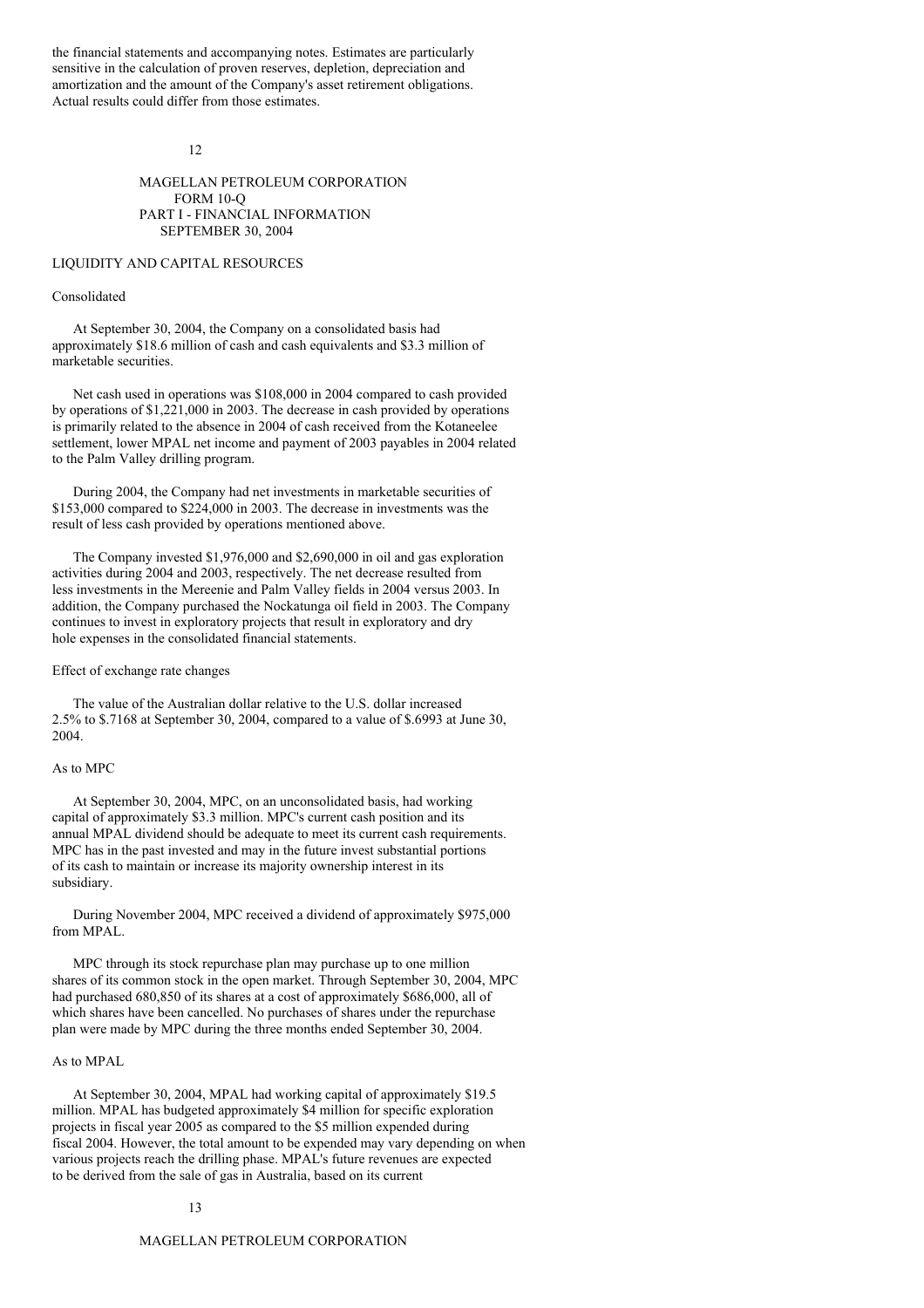## FORM 10-Q PART I - FINANCIAL INFORMATION SEPTEMBER 30, 2004

composition of oil and gas reserves. MPAL's current contracts for the sale of Palm Valley and Mereenie gas will expire during fiscal year 2009. Unless MPAL is able to obtain additional contracts for its remaining gas reserves or be successful in its current exploration program, its revenues will be materially reduced after 2009.

# OFF BALANCE SHEET ARRANGEMENTS AND CONTRACTUAL OBLIGATIONS

We do not use off-balance sheet arrangements such as securitization of receivables with any unconsolidated entities or other parties. The Company does not engage in trading or risk management activities and does not have material transactions involving related parties. The following is a summary of our consolidated contractual obligations:

#### <TABLE>  $\angle C$  A DTION

| $\sim$ AI 11018 $\approx$<br>Payments Due by Period |              |           |                  |              |             |           |         |  |
|-----------------------------------------------------|--------------|-----------|------------------|--------------|-------------|-----------|---------|--|
|                                                     |              | Less Than |                  | More<br>Than |             |           |         |  |
| Contractual Obligations                             |              | Total     | 1 Year           | 1-3 Years    | 3-5 Years   |           | 5 Years |  |
| $<\!\!S\!\!>$                                       | <േ           | <்        | <( '>            | <( '>        | <( `>       |           |         |  |
| <b>Operating Lease Obligations</b>                  |              | 858,000   | 163,000          |              | 347,000     | 348,000   |         |  |
| Purchase Obligations(1)                             |              | 4,496,000 | 4,102,000        | 394,000      |             |           |         |  |
| <b>Asset Retirement Obligations</b>                 |              | 5.065,000 | 35,000           |              | 157,000     | 4.873,000 |         |  |
| Total                                               | \$10,419,000 |           | \$4.300,000<br>S | 898,000      | \$5,221,000 |           |         |  |
|                                                     |              |           |                  |              |             |           |         |  |

  |  | \_\_\_\_\_\_\_\_\_\_\_\_\_\_\_ | \_\_\_\_\_\_\_\_\_\_\_\_\_\_ |  |  |  |<sup>-</sup> ------------

(1) Represents firm commitments for exploration and capital expenditures. Exploration contingent expenditures of \$36,419,000 which are not legally binding have been excluded from the table above and, based on exploration decisions, would be due as follows: \$17,195, 000 (less than 1 year), \$16,649,000 (1-3 years), \$2,575,000 (3-5 years).

MPAL expects to fund its exploration costs through its cash and cash equivalents and cash flow from Australian operations. MPAL also expects that it will seek partners to share the above exploration costs. If MPAL's effort to find partners is unsuccessful, it may be unable or unwilling to complete the exploration program for some of its properties. In addition to the expenditures discussed above, the operator of the Mereenie field is implementing an extensive program for additional drilling and capital improvements to meet gas sales' contract requirements. During October 2004, one of two gas wells necessary to meet gas contractual requirements through 2009 was drilled. The second well will be drilled later in fiscal 2005.

# 14

# MAGELLAN PETROLEUM CORPORATION FORM 10-Q PART I - FINANCIAL INFORMATION SEPTEMBER 30, 2004

# THREE MONTHS ENDED SEPTEMBER 30, 2004 VS. SEPTEMBER 30, 2003

# REVENUES

OIL SALES INCREASED 75% in the 2004 quarter to \$1,911,000 from \$1,093,000 in 2003 because of the 8% Australian foreign exchange rate increase discussed below, increased volumes sold and a 63% increase in the average sales price per barrel. Oil unit sales (after deducting royalties) in barrels (bbls) and the average price per barrel sold during the periods indicated were as follows:

 $<$ TABLE> <CAPTION>

Three months ended September 30,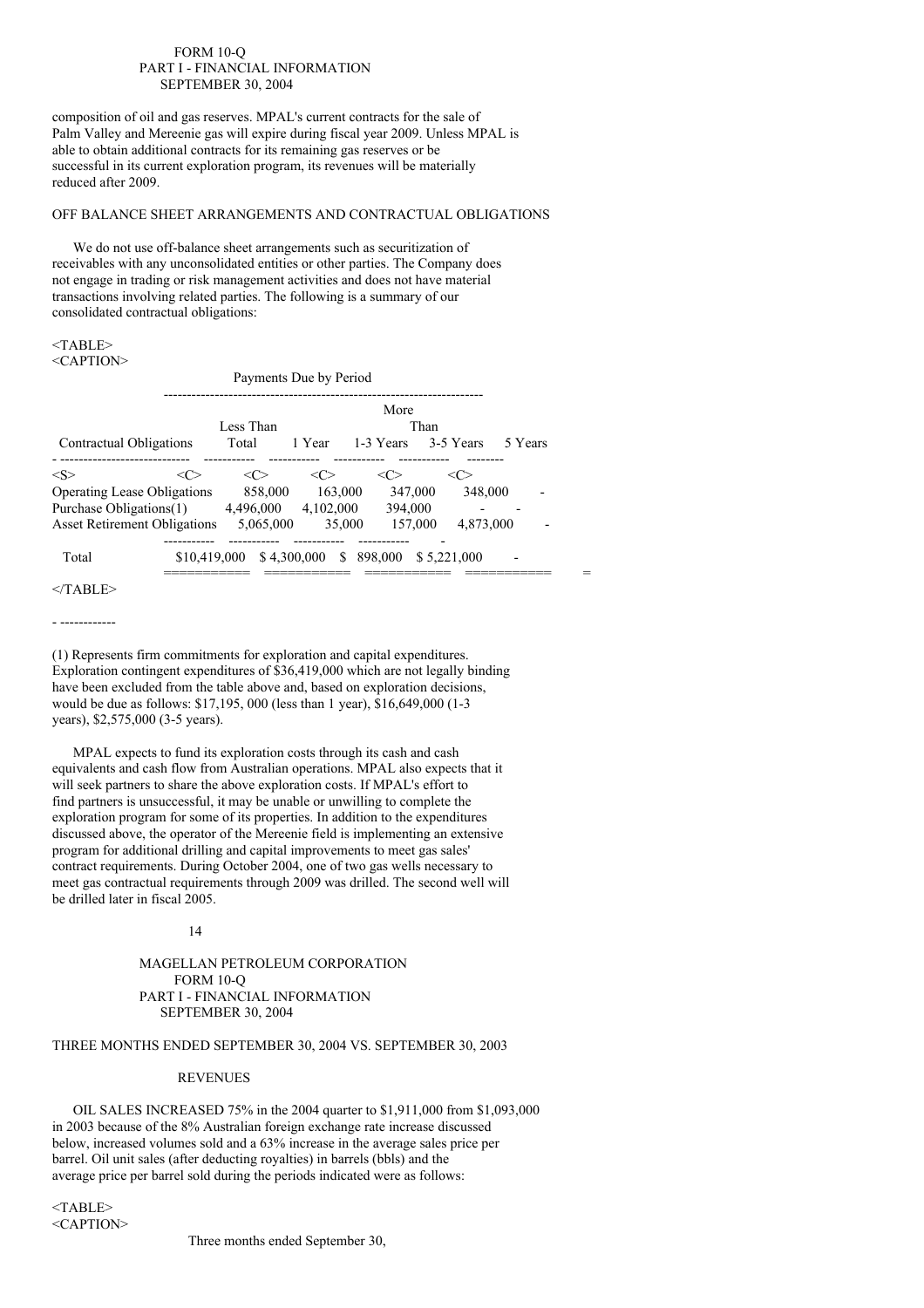|                    | 2004 Sales   |        |                               | 2003 Sales  |               |              |  |
|--------------------|--------------|--------|-------------------------------|-------------|---------------|--------------|--|
|                    | <b>B</b> bls |        | Average price<br>A.\$ per bbl | <b>Bbls</b> | Average price | A.\$ per bbl |  |
| $<\leq$            | <( ≫         |        | $< \!\! C \!\!>$              |             | <( `>         |              |  |
| Australia:         |              |        |                               |             |               |              |  |
| Mereenie field     |              | 31,999 | 66.52                         |             | 28,287        | 40.67        |  |
| Cooper Basin       |              | 1,110  | 56.44                         |             | 2.592         | 34.57        |  |
| Nockatunga project |              | 6,766  | 55.03                         |             | 7.234         | 36.72        |  |
|                    |              |        |                               |             |               |              |  |
| Total              | 39,875       |        | 64.37                         | 38.113      |               | 39.54        |  |
|                    |              |        |                               |             |               |              |  |

GAS SALES DECREASED 38% to \$2,367,000 in 2004 from \$3,830,000 in 2003. The decrease was the result of the one time proceeds of \$1,135,000 from the Kotaneelee gas field settlement recorded in 2003, the decrease in volume and the decrease in the average price per mcf sold. This was partially offset by the 8% Australian foreign exchange rate increase discussed below. Due to a well being drilled in the Kotaneelee gas field in which MPC has a carried interest, MPC will not receive any revenue from this field until its share of the drilling cost is absorbed.  $<$ TABLE>

<CAPTION>

Three months ended September 30,

|                   | 2004        | 2003        |
|-------------------|-------------|-------------|
|                   |             |             |
| $<\!\!S\!\!>$     |             |             |
| Australia         | \$2,327,000 | \$2,596,000 |
| Canada-recurring  | 40,000      | 99,000      |
|                   |             |             |
| Canada-settlement |             | 1,135,000   |
|                   |             |             |
| Total             | \$2,367,000 | \$3,830,000 |
|                   | ________    | _______     |

 $<$ /TABLE>

During the 2004 period, the volume of gas sold in Australia decreased 12%, and the average price of gas sold decreased 2%. The volumes in billion cubic feet (bcf) (after deducting royalties) and the average price of gas per thousand cubic feet (mcf) sold during the periods indicated were as follows:

# <TABLE>

| $\langle CAPTION \rangle$ | Three months ended September 30, |                        |      |       |                        |      |  |  |
|---------------------------|----------------------------------|------------------------|------|-------|------------------------|------|--|--|
|                           |                                  | 2004 Sales             |      |       | 2003 Sales             |      |  |  |
|                           |                                  | A.\$ average price per |      |       | A.\$ average price per |      |  |  |
|                           | bcf                              | mcf                    |      | bcf   | mcf                    |      |  |  |
| $<\!\!S\!\!>$             | <( '>                            | <c></c>                |      | <≀ ∵  | <c></c>                |      |  |  |
| Australia: Palm Valley    |                                  | .542                   | 2.14 |       | .612                   | 2.17 |  |  |
| Australia: Mereenie       |                                  | .726                   | 2.70 | .830  |                        | 2.79 |  |  |
|                           |                                  |                        |      |       |                        |      |  |  |
| Total                     | 1.268                            | 2.46                   |      | 1.442 | 2.52                   |      |  |  |
|                           |                                  |                        |      |       |                        |      |  |  |

 $<$ /TABLE>

OTHER PRODUCTION RELATED REVENUES DECREASED 37% to \$300,000 in 2004 from \$473,000 in 2003. Other production related revenues are primarily MPAL's share of gas pipeline tariff revenues. The revenue decrease was due to lower sales volume from the Mereenie field in 2004.

15

MAGELLAN PETROLEUM CORPORATION FORM 10-Q PART I - FINANCIAL INFORMATION SEPTEMBER 30, 2004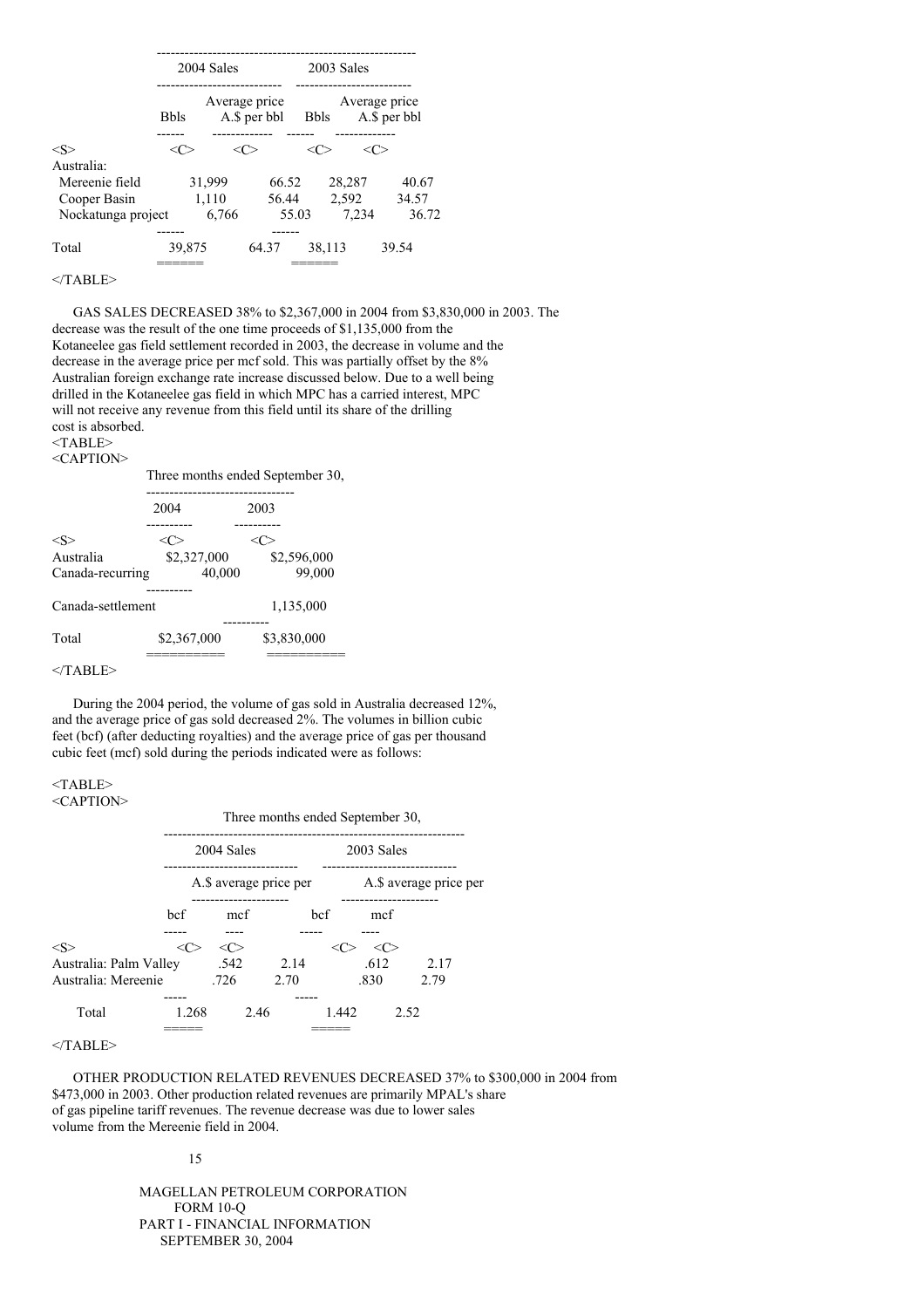INTEREST INCOME INCREASED 6% to \$356,000 in 2004 from \$335,000 in 2003 primarily because of the 8% Australian foreign exchange rate increase discussed below.

### COSTS AND EXPENSES

PRODUCTION COSTS INCREASED 18% IN 2004 to \$1,528,000 from \$1,299,000 in 2003. The increase in 2004 was primarily the 8% Australian foreign exchange rate increase discussed below and increased salary costs related to the Mereenie field project.

EXPLORATION AND DRY HOLE COSTS INCREASED 98% to \$1,118,000 in 2004 from \$566,000 in 2003. These costs related to the exploration work performed on MPAL's properties. The primary reasons for the increase in 2004 were seismic work performed on the Nockatunga project (\$284,000) and costs related to a dry hole in the Cooper Basin in South Australia (\$394,000). Also contributing to this increase was the 8% Australian foreign exchange rate increase discussed below. These costs were partially offset by less costs incurred in 2004 on properties in New Zealand.

SALARIES AND EMPLOYEE BENEFITS INCREASED 19% to \$670,000 in 2004 from \$563,000 in 2003. During the 2004 period, there was an 8% increase in the Australian foreign exchange rate discussed below. In addition, there were also regular annual increases in salaries.

DEPLETION, DEPRECIATION AND AMORTIZATION INCREASED 30% from \$1,078,000 in 2003 to \$1,401,000 in 2004. During the 2004 period, there was a 8% increase in the Australian foreign exchange rate as discussed below. Depletion expense for the Palm Valley and Mereenie fields increased \$169,000 during the period primarily because of the increased depletion rate for 2004 due to lower reserves. In addition, depletion increased by \$119,000 in the 2004 period for the Nockatunga project and the Cooper Basin.

AUDITING, ACCOUNTING AND LEGAL EXPENSES INCREASED 28% IN 2004 to \$181,000 from \$141,000 in 2003 primarily because of the 8% Australian foreign exchange rate increase discussed below and because of the increased statutory requirements applicable to public companies.

ACCRETION EXPENSE INCREASED 15% IN THE 2004 PERIOD from \$82,000 in 2003 to \$94,000 in 2004. Accretion expense represents the accretion on the asset retirement obligations (ARO) under SFAS 143 that was adopted effective July 1, 2002. The increase in the 2004 period is primarily the 8% increase in the Australian foreign exchange rate discussed below and the increased rate used for the Palm Valley and Mereenie fields.

SHAREHOLDER COMMUNICATIONS COSTS INCREASED 33% from \$33,000 in 2003 to \$44,000 in 2004 primarily because of MPC and MPAL's increased costs related to their status as public companies.

OTHER ADMINISTRATIVE EXPENSES DECREASED 27% from \$138,000 in 2003 to \$101,000 in 2004. During the 2004 period, there was a 8% increase in the Australian foreign exchange rate discussed below. This increase was offset by increases in overhead charges that MPAL as operator was able to charge its partners.

16

MAGELLAN PETROLEUM CORPORATION FORM 10-Q PART I - FINANCIAL INFORMATION SEPTEMBER 30, 2004

# INCOME TAXES

INCOME TAX PROVISION DECREASED IN 2004 to a tax provision of \$5,000 from a tax provision of \$411,000 in 2003 because of lower book taxable income in 2004. The components of the income tax (in thousands) between MPC and MPAL are as follows:

<TABLE> <CAPTION>

2004 2003 ------- -------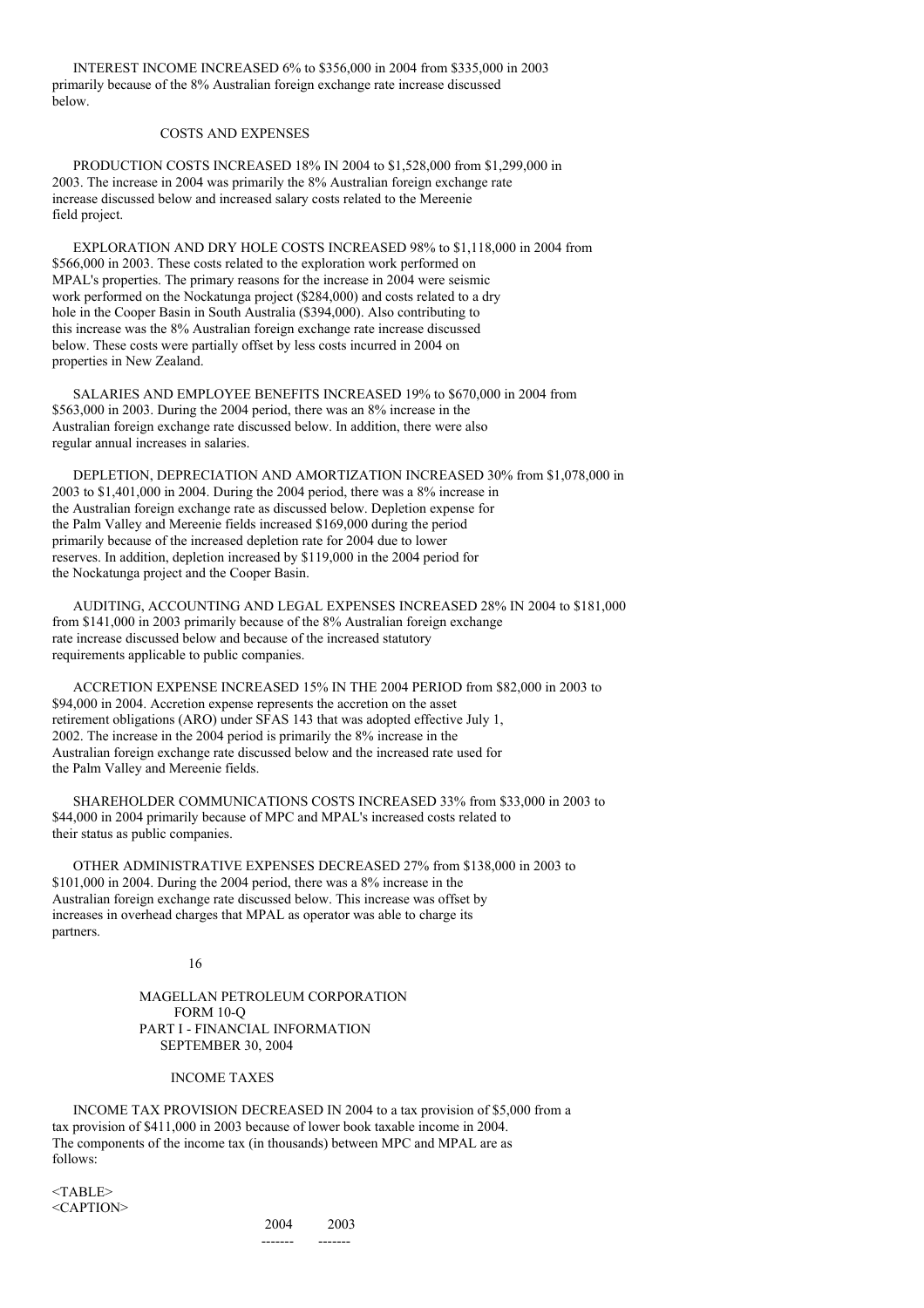| < S >                                                                                                                | $\langle C \rangle$ | $\langle$ C>  |        |                        |
|----------------------------------------------------------------------------------------------------------------------|---------------------|---------------|--------|------------------------|
| Income(loss) before income taxes and minority interests $$ (204) \$ 1,832$<br>MPC's non Australian loss (income) (a) |                     |               |        | 391 (1,045)            |
| Permanent differences-Australia                                                                                      |                     |               |        | $(203)$ $(323)$        |
| Book taxable income (loss)-Australia                                                                                 |                     |               |        | $\frac{16}{16}$ \$ 464 |
| Australian tax rate                                                                                                  |                     | $30\%$ $30\%$ |        |                        |
| Australian income tax (benefit) provision<br>Tax benefit of MPAL losses                                              |                     | (139)         | (5)    | \$139                  |
| MPC income tax provision (a)                                                                                         |                     |               | 10 411 |                        |
| Income tax provision                                                                                                 | S.                  | 5 \$ 411      |        |                        |
| Current income tax provision<br>Deferred income tax (benefit) provision                                              |                     | $$10$ $$411$  | (5)    |                        |
| Income tax provision                                                                                                 | S.                  | $5^{\circ}$   | \$ 411 |                        |
| Effective tax rate                                                                                                   |                     |               | 22%    |                        |

(a) MPC did not recognize a deferred tax for its non Australian income tax losses during the quarter, as it is not likely that such deferred assets will be realized.

# EXCHANGE EFFECT

THE VALUE OF THE AUSTRALIAN DOLLAR RELATIVE TO THE U.S. DOLLAR INCREASED TO \$.7168 AT SEPTEMBER 30, 2004 compared to a value of \$.6993 at June 30, 2004. This resulted in a \$605,000 credit to the foreign currency translation adjustments account for the three months ended September 30, 2004. The average exchange rate used to translate MPAL's operations in Australia was \$.7097 for the quarter ended September 30, 2004, which was an 8% increase compared to the \$.6588 rate for the quarter ended September 30, 2003.

### ITEM 3. QUANTITATIVE AND QUALITATIVE DISCLOSURE ABOUT MARKET RISK

The Company does not have any significant exposure to market risk, other than as previously discussed regarding foreign currency risk and the risk of fluctuations in the world price of crude oil, as the only market risk sensitive instruments are its investments in marketable securities. For the three month period ended September 30, 2004, oil sales represented approximately 45% of production revenues, therefore, an increase in the world price of crude oil would only have a positive impact on the Company's earnings, while a decrease in crude oil prices would have a similar negative impact on earnings. Gas sales, which represented approximately

17

# MAGELLAN PETROLEUM CORPORATION FORM 10-Q PART I - FINANCIAL INFORMATION SEPTEMBER 30, 2004

55% of production revenues in 2004, are derived primarily from the Palm Valley and Mereenie fields in the Northern Territory of Australia and the gas prices are set according to long term contracts that are subject to changes in the Australian Consumer Price Index (ACPI). Accordingly, the price of gas will increase or decrease consistent with movement in the ACPI. At September 30, 2004, the carrying value of our investments in marketable securities including those classified as cash and cash equivalents was approximately \$22 million, which approximates the fair value of the securities. Since the Company expects to hold the investments to maturity, the maturity value should be realized.

ITEM 4. CONTROLS AND PROCEDURES

Disclosure Controls and Procedures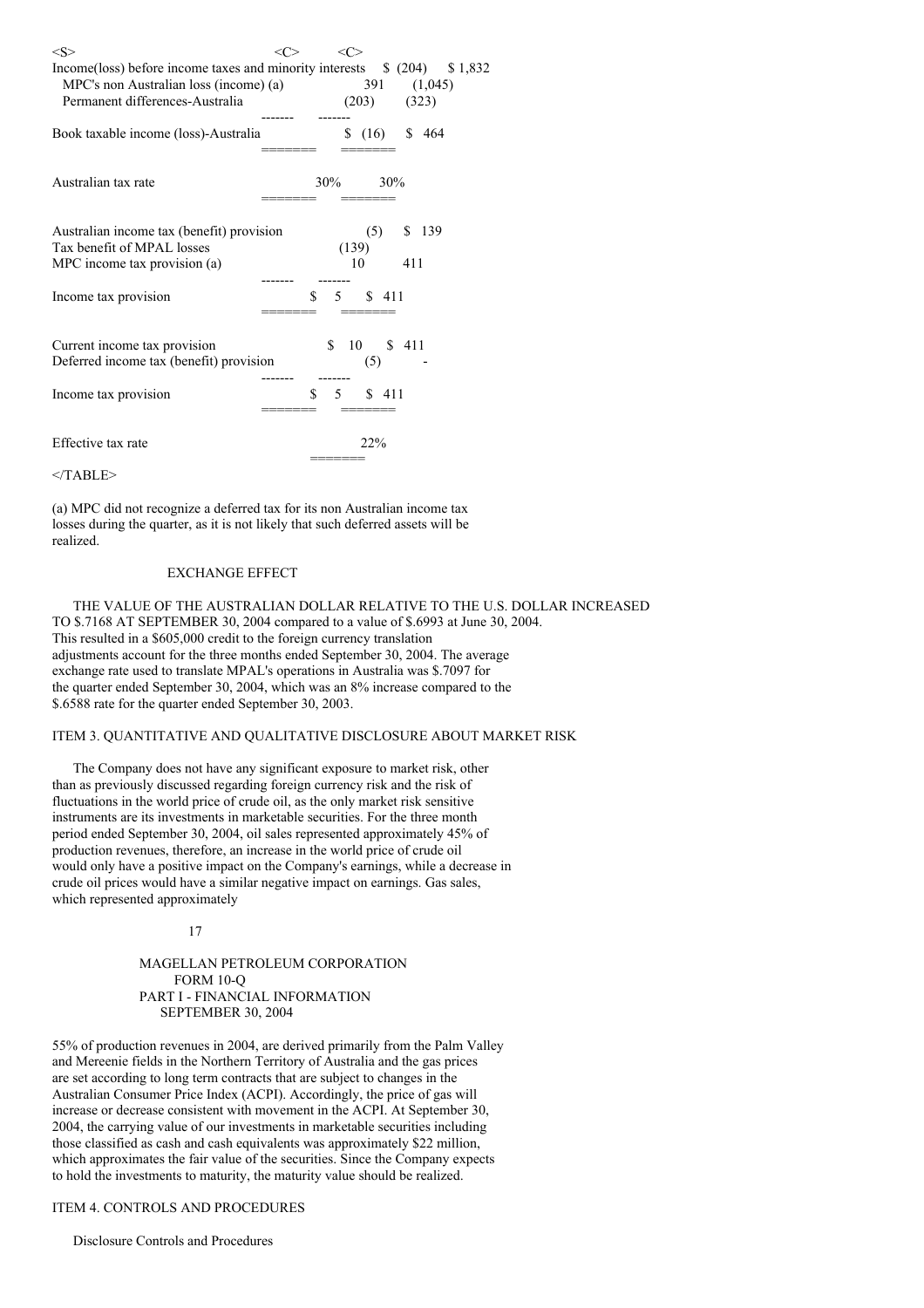An evaluation was performed under the supervision and with the participation of the Company's management, including Daniel J. Samela, the Company's President, Chief Executive Officer and Chief Financial Officer, of the effectiveness of the design and operation of the Company's disclosure controls and procedures (as defined in Rule 13a-15(e) and Rule 15d-15(e) promulgated under the Securities and Exchange Act of 1934) as of September 30, 2004. Based on this evaluation, the Company's President concluded that the Company's disclosure controls and procedures were effective such that the material information required to be included in the Company's SEC reports is recorded, processed, summarized and reported within the time periods specified in SEC rules and forms relating to the Company, including its consolidated subsidiaries, and was made known to him by others within those entities, particularly during the period when this report was being prepared.

Internal Control Over Financial Reporting.

There have not been any changes in the Company's internal control over financial reporting (as such term is defined in Rules 13a-15(f) and 15d-15(f) under the Exchange Act) during the fiscal quarter ended September 30, 2004 that have materially affected, or are reasonably likely to materially affect, the Company's internal control over financial reporting.

18

### MAGELLAN PETROLEUM CORPORATION FORM 10-Q PART II - OTHER INFORMATION SEPTEMBER 30, 2004

### ITEM 1 LEGAL PROCEEDINGS

During September 2003, the litigants in the Kotaneelee litigation entered into a settlement agreement. During October 2003, the Company received approximately \$851,000, after Canadian withholding taxes and reimbursement of certain past legal costs. The plaintiffs terminated all litigation against the defendants related to the field, including the claim that the defendants failed to fully develop the field. Since each party agreed to bear its own legal costs, there were no taxable costs assessed against any of the parties.

# ITEM 2 UNREGISTERED SALES OF EQUITY SECURITIES AND USE OF PROCEEDS

The following schedule sets forth the number of shares that the Company has repurchased under any of its repurchase plans for the stated periods, the cost per share of such repurchases and the number of shares that may yet be repurchased under the plans:

# $<$ TABLE>

<CAPTION>

 $<$ TABLE>

# TOTAL NUMBER OF SHARES PURCHASED AS PART OF MAXIMUM NUMBER OF SHARES TOTAL NUMBER OF SHARES AVERAGE PRICE PAID PER PUBLICLY ANNOUNCED PLAN THAT MAY YET BE PERIOD PURCHASED SHARE (1) PURCHASED UNDER PLAN - ------------------- ---------------------- ---------------------- ----------------------- ------------------------  $\langle S \rangle$   $\langle C \rangle$   $\langle C \rangle$   $\langle C \rangle$   $\langle C \rangle$ July 1-31, 2004 0 0 0 319,150 Aug. 1-31, 2004 0 0 0 319,150 Sept. 1 - 30, 2004 0 0 0 319,150

(1) The Company through its stock repurchase plan may purchase up to one million shares of its common stock in the open market. Through September 30, 2004, the Company had purchased 680,850 of its shares at an average price of \$1.01 per share or a total cost of approximately \$686,000, all of which shares have been cancelled.

#### 19

#### MAGELLAN PETROLEUM CORPORATION FORM 10-Q

PART II - OTHER INFORMATION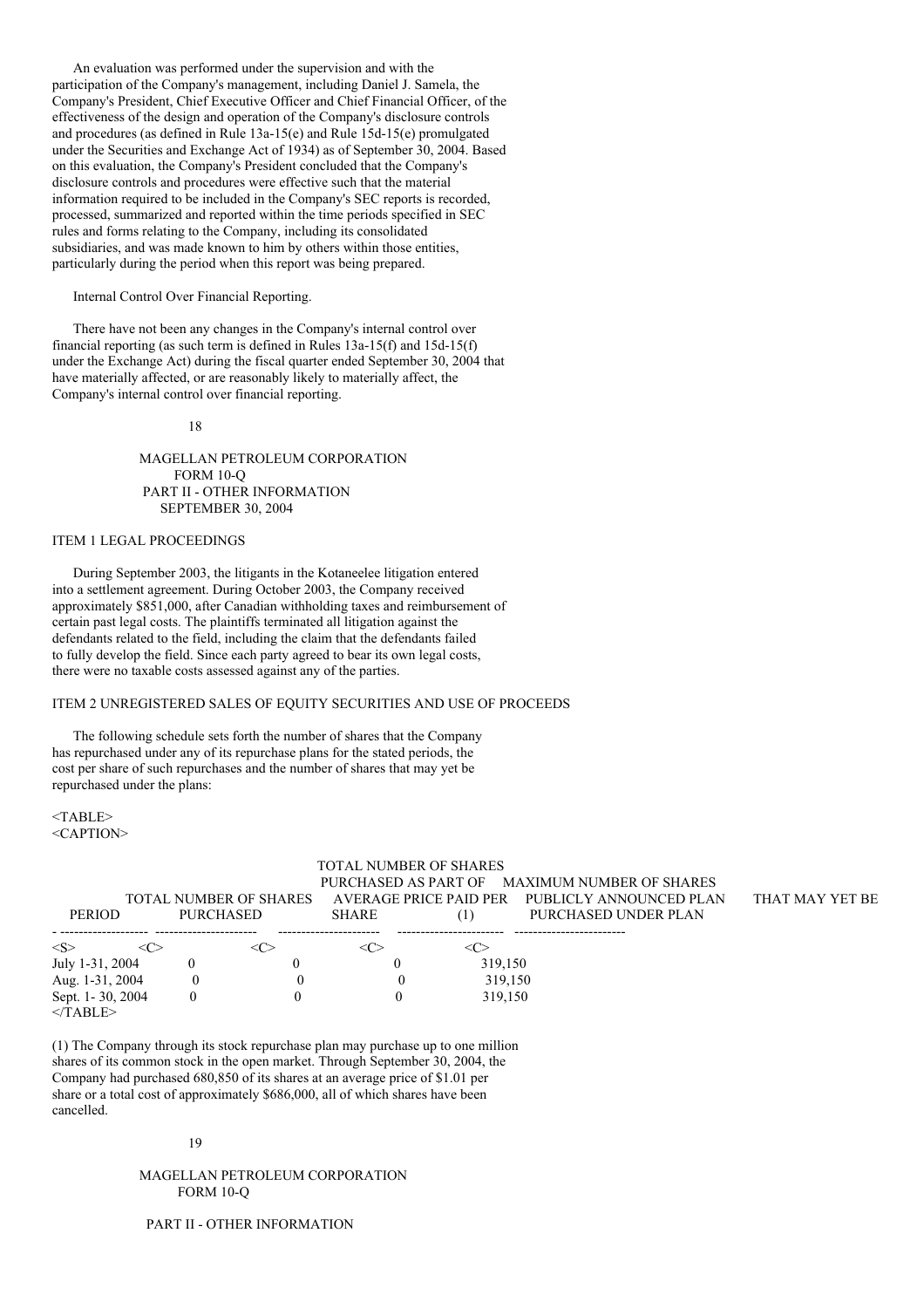# ITEM 6. EXHIBITS

31. Rule 13a-14(a) Certifications.

Certification of Daniel J. Samela, President, Chief Executive Officer and Chief Financial and Accounting Officer, pursuant to Rule 13a-14(a) under the Securities Exchange Act of 1934 is filed herein.

32. Section 1350 Certifications.

Certification of Daniel J. Samela, President, Chief Executive Officer and Chief Financial and Accounting Officer, pursuant to 18 U.S.C. Section 1350, as adopted pursuant to Section 906 of the Sarbanes-Oxley Act of 2002, is furnished herein.

20

## MAGELLAN PETROLEUM CORPORATION

FORM 10-Q

SEPTEMBER 30, 2004

SIGNATURES

Pursuant to the requirements of the Securities Exchange Act of 1934, the registrant has duly caused this report to be signed on its behalf by the undersigned thereunto duly authorized:

MAGELLAN PETROLEUM CORPORATION

------------------------------ Registrant

Date: November 19, 2004 By /s/ Daniel J. Samela

Daniel J. Samela, President and Chief Executive Officer, Chief Financial and Accounting Officer

-------------------------------------

21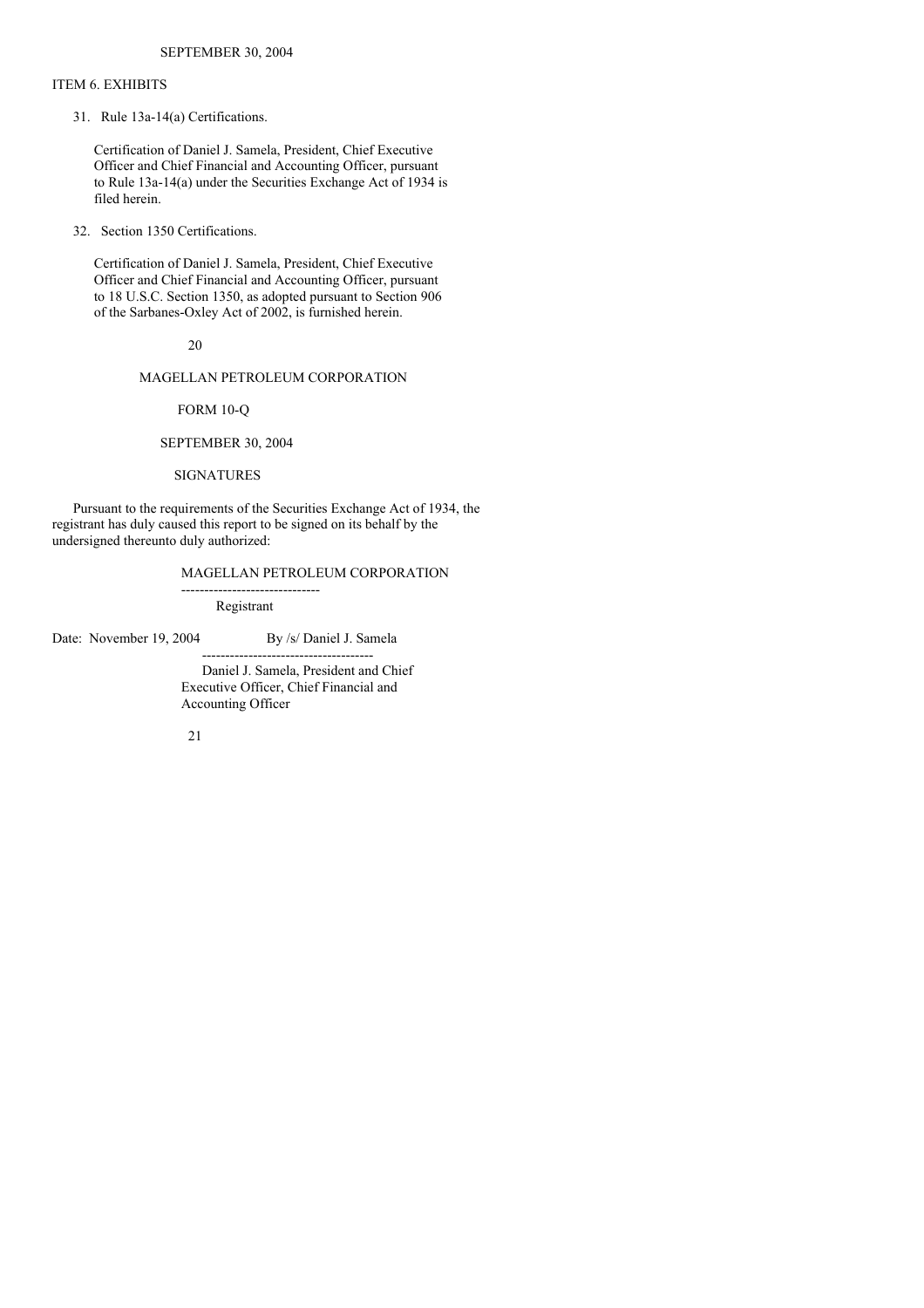# EXHIBIT 31

## RULE 13A-14(A) CERTIFICATIONS

I, Daniel J. Samela, certify that:

1. I have reviewed this quarterly report on Form 10-Q of Magellan Petroleum Corporation;

2. Based on my knowledge, this report does not contain any untrue statement of a material fact or omit to state a material fact necessary to make the statements made, in light of the circumstances under which such statements were made, not misleading with respect to the period covered by this report;

3. Based on my knowledge, the financial statements, and other financial information included in this report, fairly present in all material respects the financial condition, results of operations and cash flows of the registrant as of, and for, the periods presented in this report;

4. The registrant's other certifying officers and I are responsible for establishing and maintaining disclosure controls and procedures (as defined in Exchange Act Rules  $13a-15(e)$  and  $15d-15(e)$  for the registrant and have:

(a) Designed such disclosure controls and procedures, or caused such disclosure controls and procedures to be designed under our supervision, to ensure that material information relating to the registrant, including its consolidated subsidiaries, is made known to us by others within those entities, particularly during the period in which this report is being prepared;

(b) [Intentionally omitted pursuant to the guidance contained in SEC Release No. 33-8238.]

(c) Evaluated the effectiveness of the registrant's disclosure controls and procedures and presented in this report our conclusions about the effectiveness of the disclosure controls and procedures, as of the end of the period covered by this report based on such evaluation; and

(d) Disclosed in this report any change in the registrant's internal control over financial reporting that occurred during the registrant's most recent fiscal quarter (the registrant's fourth fiscal quarter in the case of an annual report) that has materially affected, or is reasonably likely to materially affect, the registrant's internal control over financial reporting; and

5. The registrant's other certifying officers and I have disclosed, based on our most recent evaluation of internal control over financial reporting, to the registrant's auditors and the audit committee of the registrant's board of directors (or persons performing the equivalent functions):

(a) All significant deficiencies and material weaknesses in the design or operation of internal control over financial reporting which are reasonably likely to adversely affect the registrant's ability to record, process, summarize and report financial information; and

(b) Any fraud, whether or not material, that involves management or other employees who have a significant role in the registrant's internal control over financial reporting.

Dated: November 19, 2004 /s/ Daniel J. Samela

--------------------- Daniel J. Samela President and Chief Executive Officer, Chief Financial and Accounting Officer